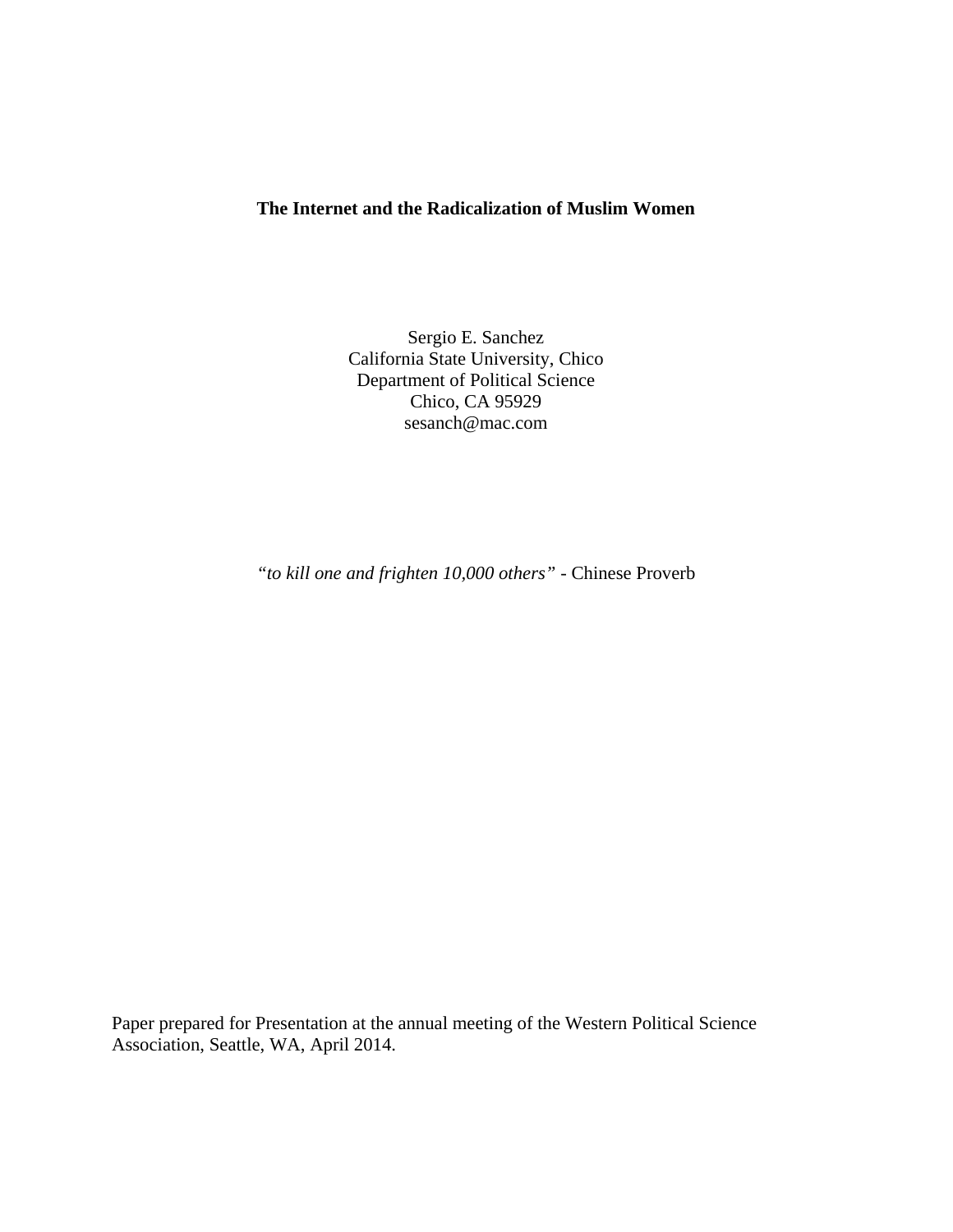### Abstract

The Internet, with its built in anonymity and continuous availability  $-24$  hours a day, seven days a week- is for some the perfect venue for chatting, meeting new people, learning about topics of interest, and a source for countless hours of entertainment. Moreover, the Internet allows individuals from all over the country, or the world, who are from different socioeconomic backgrounds but who share similar interests and ideologies to interact and communicate privately. However, the Internet is also a readymade platform for the spread of hate, terror, and other radical ideas and messages, all of which can be transmitted at the speed of light, anonymously, and available on demand. The Internet is, therefore, an ideal venue for women to interact with likeminded individuals or organizations without having to sacrifice or tarnish their standing in the community or among their families. Women from repressive countries such as Saudi Arabia, Egypt, and Palestine can participate in jihad without leaving their homes and without having to meet strange men face-to-face and, consequently, bring shame to their families or themselves – as per traditional Islamic practices. Likewise, women involved or interested in radical environmentalism can meet online, share ideas, and continue their struggle against governments and corporations. Similarly, women involved, or fascinated with, right-wing religious movements or hate groups such as the KKK or neo-Nazis can likewise meet in a private setting, virtually, with little concern that their reputations or image within the community will be tarnished by their surreptitious activities online. The power of information is, therefore, leveling the playing field for women to join radical organizations that were previously unavailable or taboo but are now accessible virtually, from the comfort of one's home, and anonymous.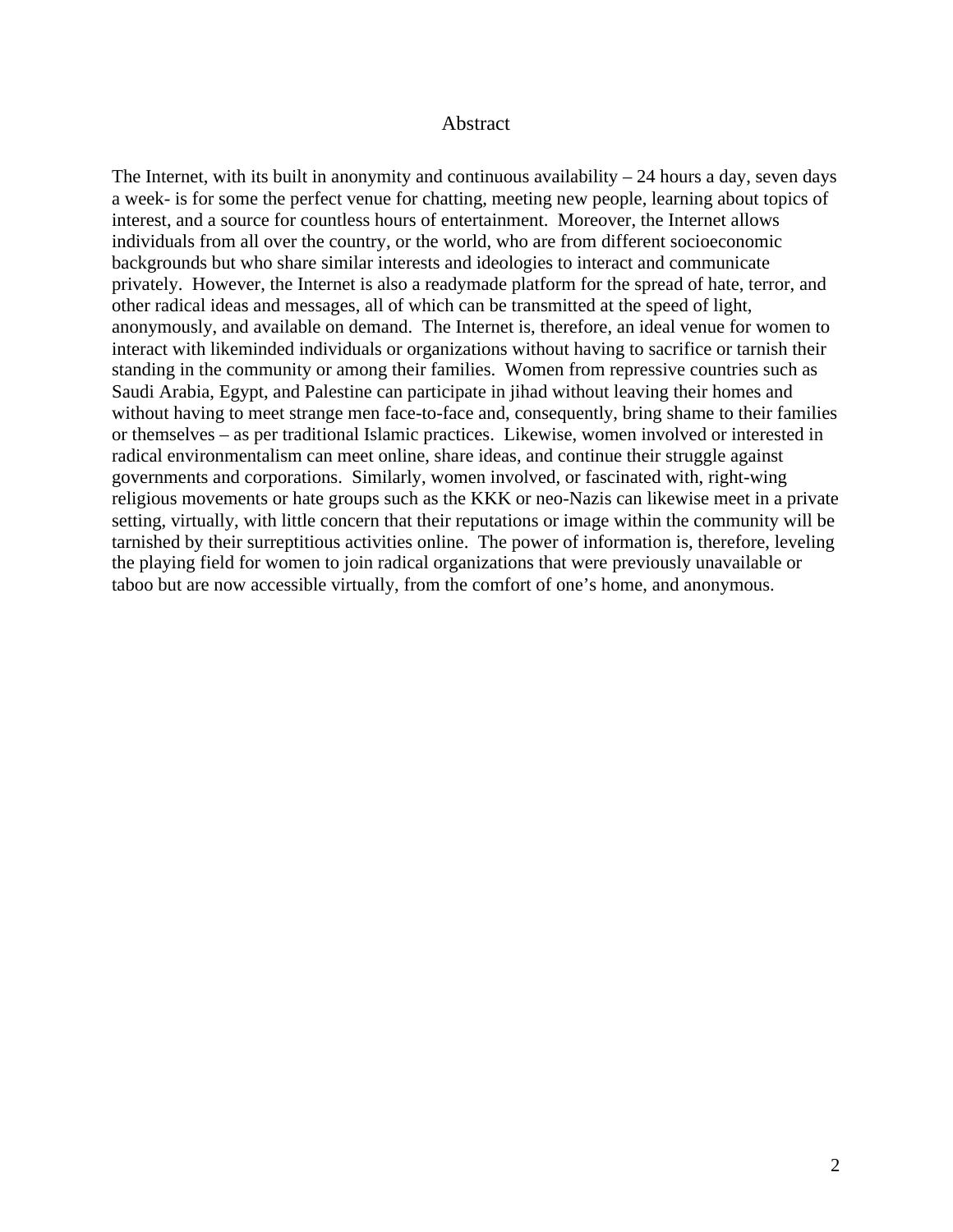#### The Internet and the Radicalization of Muslim Women

While the West has experienced radicalization of female members of the Islamic diaspora, and with recent converts to Islam who seek violence against the West, in France, Belgium, Switzerland, Germany and the United States among others (Cunningham 2003; 2007; Ducol 2012; Hoffman et al. 2007; Knop 2007; Lubold 2010; Sciolino and Mekhennet 2008), media and other accounts have noted that women in repressive countries such as Saudi Arabia and Egypt are increasingly involved in jihadist activities (Knop 2007; Mostarom and Yasin 2010; The Washington Times 2004). It is important to ask if this is indeed happening, and, if so, how are these women engaging in such activities given the restrictions on their public behavior?

There is some anecdotal evidence that these women are using the Internet for jihadist activities (Cunningham 2003; 2007; Ducol 2012; Lubold 2010; Zedalis 2004). Indeed, the Internet is a readymade platform for the spread of hate, terror, and other radical ideas and messages, all of which can be transmitted at the speed of light, anonymously, and available on demand (Wright 2008). With its built-in anonymity and continuous availability  $-24$  hours a day, seven days a week – the Internet is an ideal venue for women in repressive countries to interact with likeminded individuals or organizations without having to sacrifice or tarnish their standing in the community or among their family (Mostarom and Yasin 2010). Women from repressive countries such as Saudi Arabia, Egypt, and Palestine, as well as other countries of the Muslim world, can participate in jihad without leaving their homes and without having to meet strange men face-to-face and, consequently, bring shame to their families or themselves, as per traditional Islamic practices (Mostarom and Yasin 2010).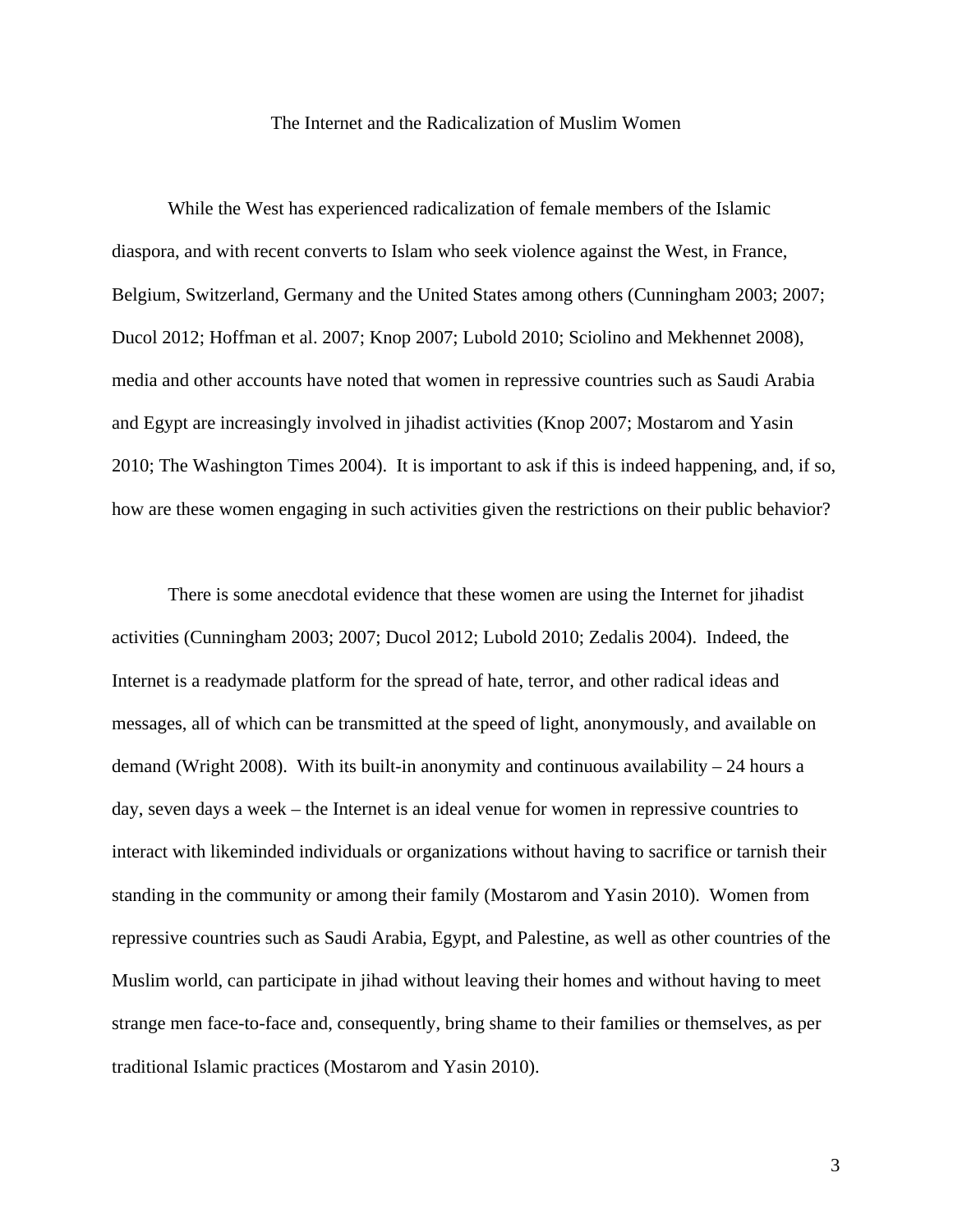In this paper, I examine how and to what extent women in these countries are using the Internet to participate in jihad, either directly by performing suicide attacks, or indirectly by providing financial or moral support. I argue that the power of the Internet is leveling the playing field for women to join radical organizations that were previously unavailable or taboo, but are now accessible virtually and anonymously, from the comfort of one's home.

Radical organizations such as Al-Qaida instruct women to support jihad by encouraging their husbands, sons, and brothers to participate in armed struggle, while at the same time helping to maintain the home and raise the next generation of jihadi fighters (Ducol 2012; Mostarom and Yasin 2010; Sciolino and Mekhennet 2008; The Washington Times 2004; Wright 2008). I hypothesize that the number of radical websites directed towards women has increased over the last decade, and that the increase has led to an increase in the number of female members that directly contribute to their organizations through propaganda and/or direct action.

This paper will elucidate the extent to which women's engagement in predominantly patriarchal radicalism is leveling the playing field and leading to a somewhat more emancipated woman among radical groups.

## **Background**

Historically, women's participation in armed struggle is not a new phenomenon, even in the Muslim world, where, for example, during the time of the Prophet, women engaged in arm struggle to ensure the survival of Islam (Bin Sālih Al-'Uyayrī 2000; Knop 2008; Sims 2011).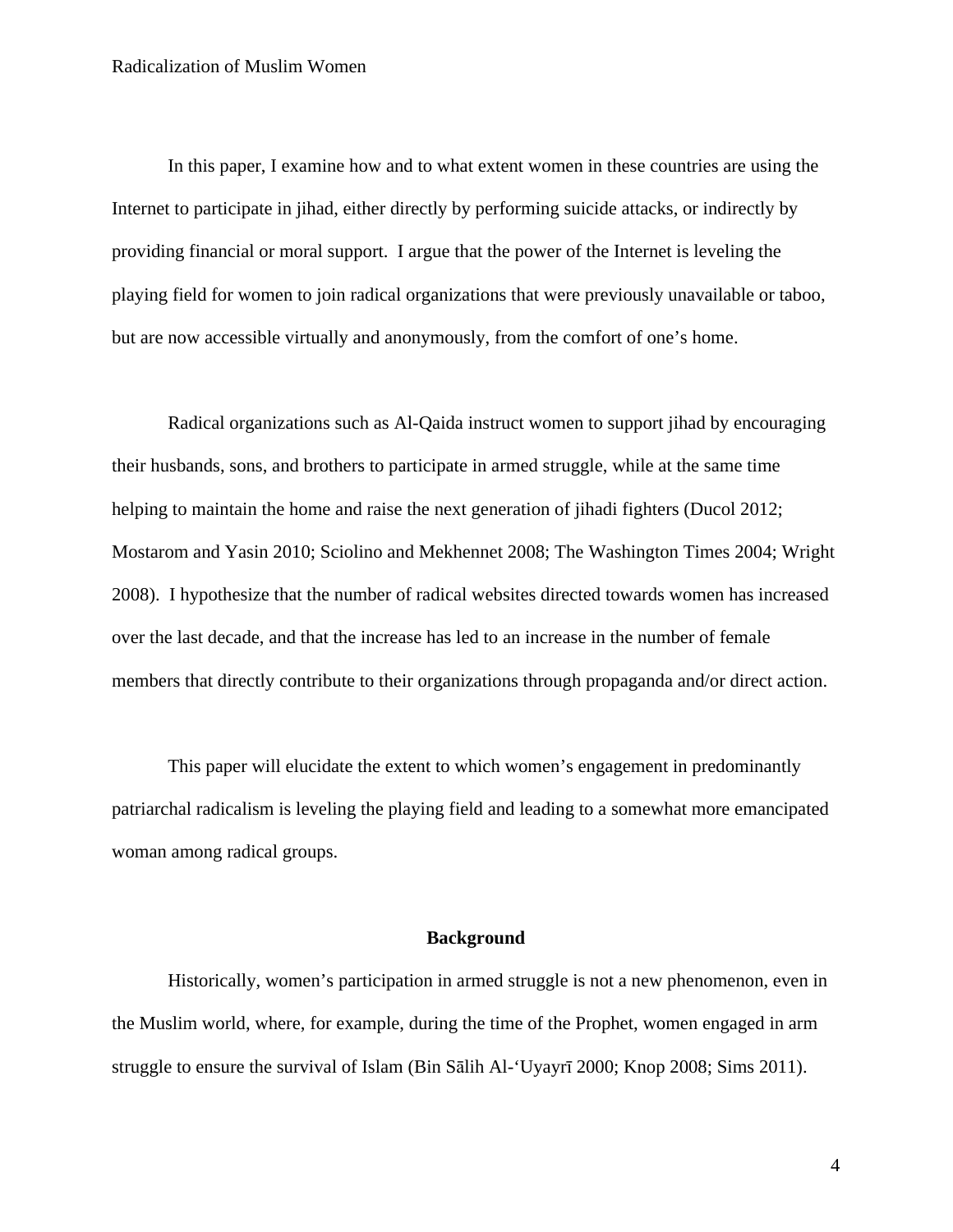Likewise, women have been involved in anarchist radical organizations in Tsarist Russia (Knight 1979; Millar 2003), Jewish terrorist organizations in British controlled Palestine (Perliger and Weinberg 2003), left-wing groups in Europe (Daly 2009), Communist rebel groups in South America (Daly 2009), and more recently, Muslim extremist activities in England (Alexander and Ceresero 2013; Briggs 2012; Bryan-Low and MacDonald 2010; Institute for Strategic Dialogue 2011; Somaiya and Helft 2010; The Associated Press 2010) and the United States (Ahmed 2010; Alexander and Ceresero 2013), as well as various Western and Eastern countries (Daly 2009; Hoffman 2006). However, women's involvement in radical or extremist movements in the past was seen more as outlier behavior, occurring during times of great struggle for particular groups, such as early Muslims fighting to ensure the survival of their new faith, or Jewish extremists fighting to establish a homeland, than as the norm. Or more recently, women's involvement in guerrilla groups like the Groupe Islamique Arme (GIA) in Algeria, the Revolutionary Armed Forces of Colombia (FARC) in Colombia, or the Liberation Tigers of Tamil Eelam (LTTE) in Sri Lanka was focused primarily on struggles of liberation, or perceived liberation, from an illegitimate or occupying power (Daly 2009).

Over the last several decades, the number of women involved in terrorism, or other radical activities, has increased to levels not previously witnessed (Jacques and Taylor 2009). For example, women have taken a more visible role in such organizations as the World Church of the Creator (WCOTC), a right-wing extremist group; the Al-Aqsa Martyrs Brigade, a Palestinian groups dedicated to carrying out attacks in Israel; Al-Qaida, and other radical groups (Anderson and Sloan 2009; Cunningham 2003; Daly 2009). Likewise, Muslim women in the Middle East during this same time period, have begun taking a more public role by participating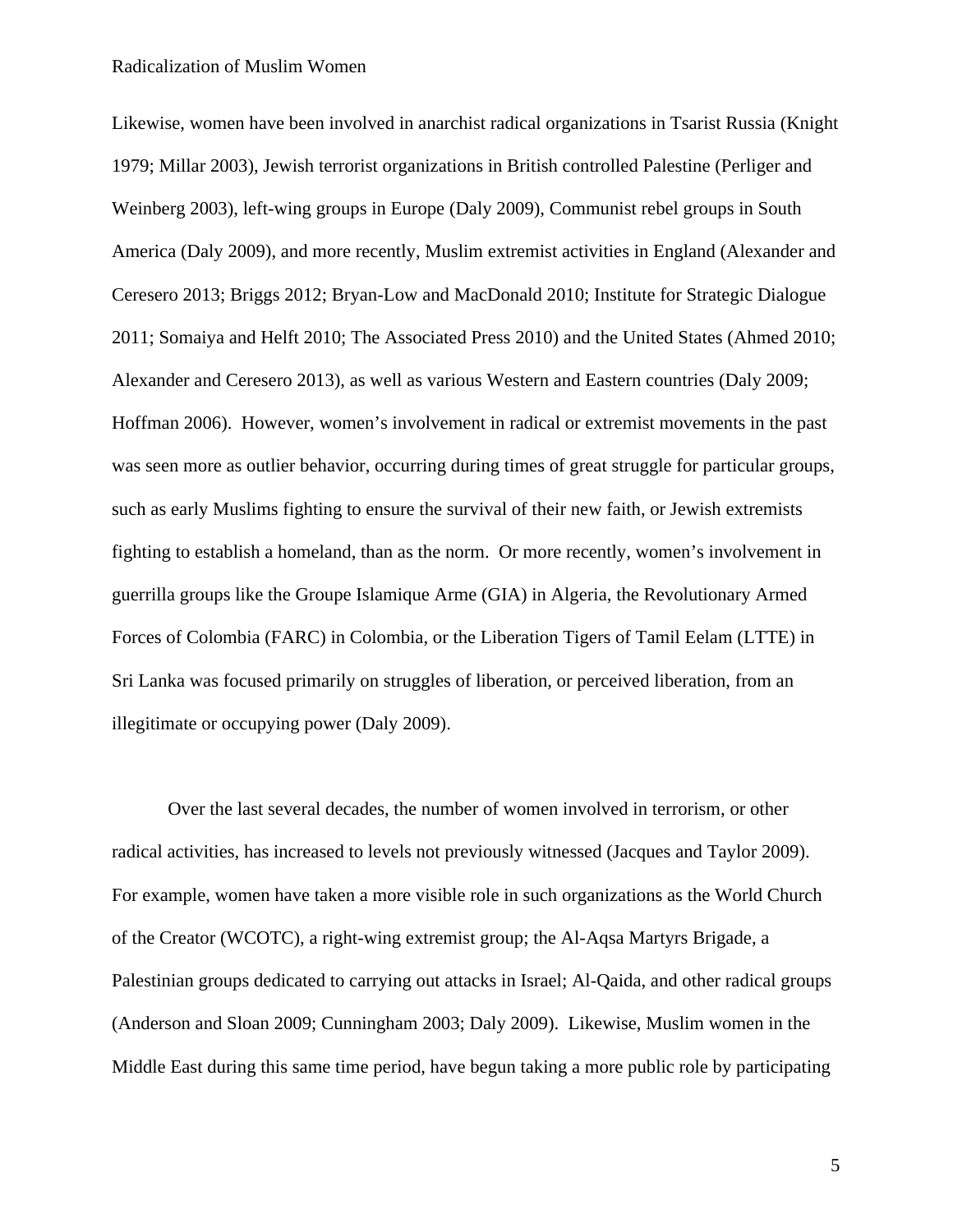in every crisis, from Wahdat camp in the 1970 Amman battles to the latest Israeli invasion in South Lebanon (Cunningham 2003). Although women were willing to participate in the struggle against Israel, and later the United States, many radical leaders were unwilling to fully incorporate women into their ranks (Cunningham 2003; Daly 2009; Mostarom 2009). Today, despite the lack of public support from established organizations, such as Al-Qaida, women continue to support and/or join radical organizations.

As can be seen, involvement by women in radical organizations is not a new phenomenon, however the number of female participants in jihad and the diverse location of supporters is unprecedented. Lastly, recent actions by Muslim women in support of jihad are not likely to abate in the near future, which necessitates a better understanding of the phenomena in order to hinder recruitment attempts by radical groups.

# **The Internet**

Much has been written about radical groups' use of the Internet to disseminate information, coordinate plans, solicit funds and support, and at times, recruit (Bloom 2005; Cunningham 2003; 2007; Dienel et al. 2010; Hoffman 2006; Hofheinz 2005; Knop 2007; 2008; Weimann 2004; 2008). With its built-in anonymity and continuous availability  $-24$  hours a day, seven days a week – the Internet, according to Last and Kandel, is an ideal medium for radical organizations to communicate and prepare for operations (2005). Last and Kandel note:

The truth is that the Cyberspace is an ideal environment for international terrorist groups willing to communicate with each other at maximum security and minimal cost. … the following four [key] areas of terrorist use (and abuse) [are facilitated by] the Internet: covert communications, intelligence gathering on potential targets, propaganda dissemination, and attacks on the Internet itself and the critical infrastructures connected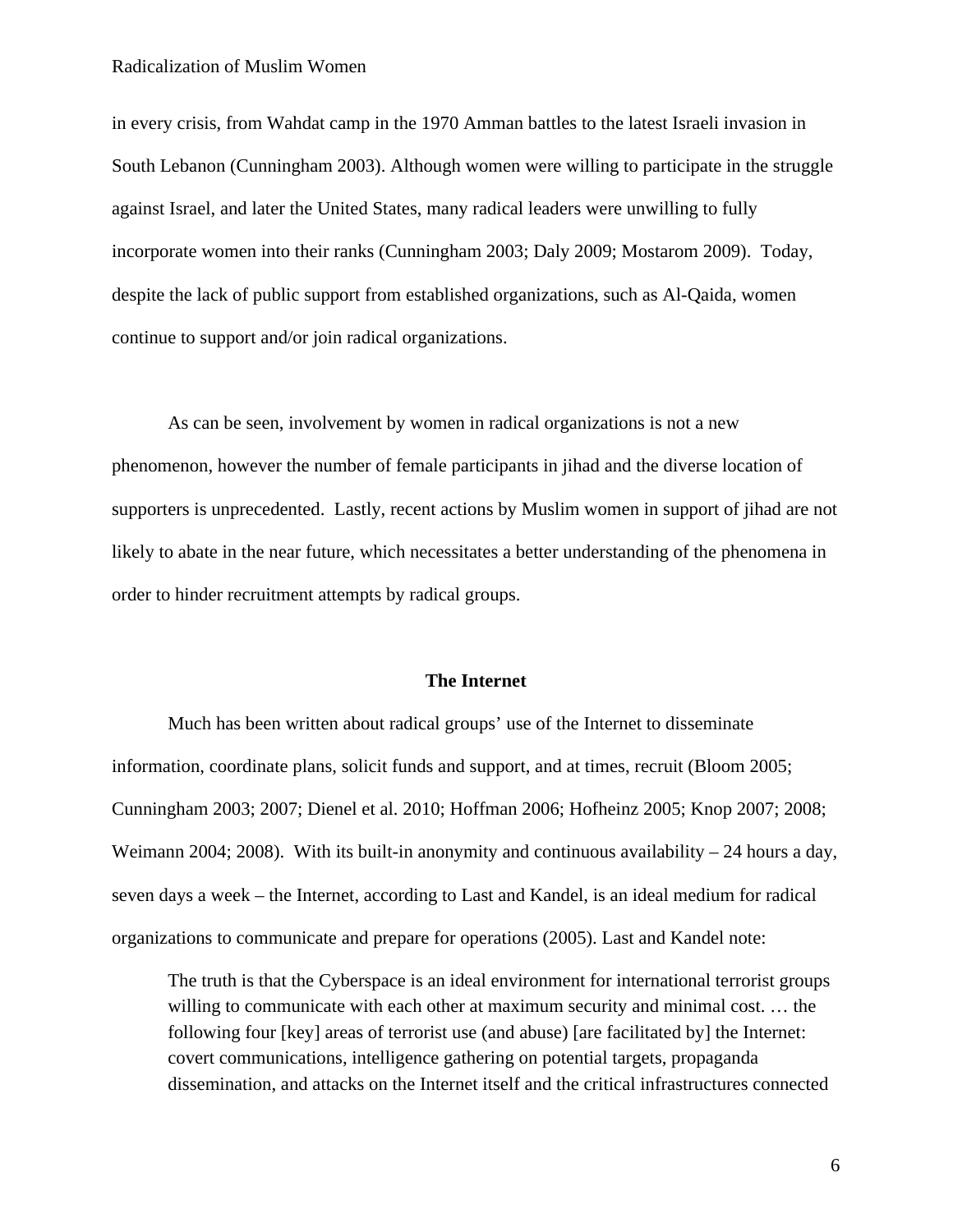to it. All these activities can be safely conducted under the anonymity cover provided to the web users by Internet cafes, wireless access points, and alias email accounts. Public availability of advanced encryption techniques, including steganography, adds one more powerful level of security to those who have something to hide from the law enforcement authorities. (Last and Kandel 2005, vi)

The Internet is international; there are no national boundaries and there is no owner, which means that radical groups have little to fear with regards to censorship and/or identification by law enforcement or other security organs of state. The Internet is the result of the open architecture of the networks, meaning that anyone with suitable equipment and software can connect to it; one could argue that the Internet is truly a democratic technology for the masses, but one readily exploited by radical groups.

Moreover, the cost of accessing the Internet has decreased over the years, meaning that access is no longer limited to elites or those with means but rather is now more available to the masses (Hofheinz 2005). And while various security organs of state have either attempted to block access, ban, or monitor activity to or from radical sites, the attempts primarily serve to channel the average user away from banned or censored sites. However, those individuals who are determined to access radical information can find ways around official controls with ease (Hofheinz 2005). For example, according to Hofheinz, the Internet has been utilized to criticize the governments of Saudi Arabia, Syria, and Tunisia, countries that exercised the most heavyhanded control of Internet traffic in the region, yet they too were not able to stem the flow of critical comments towards their regimes (2005). The Internet, therefore, has proven to be a powerful tool for those seeking to promulgate their messages and/or ideology.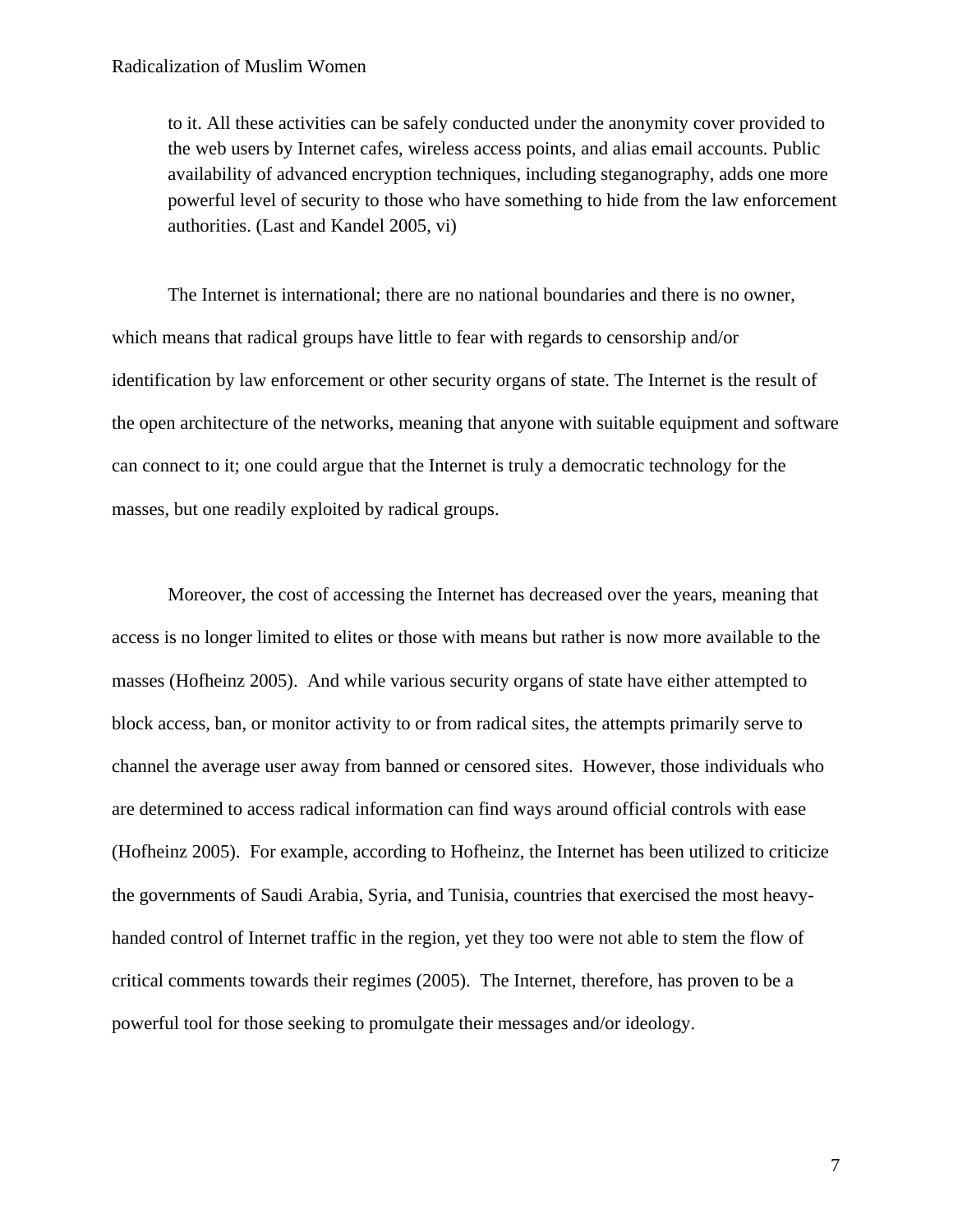In fact, potential recruits or sympathizers no longer need to travel to "radical" mosques in order to hear, or be exposed to, radical sermons or texts from famous imams because that role has increasingly moved to the Internet (Dienel et al. 2010). The transition of radical information and propaganda from the physical to the cyber realm has both decreased the cost of access but also exponentially increased the pool of potential audience members for said material. Additionally, a greater numbers of terrorist, radical, nationalistic, and ideological groups are targeting women as potential recruits and/or seeking their support (Bin Sālih Al-'Uyayrī 2000; Jacques and Taylor 2012; Knop 2007). Not surprisingly, the Internet has emerged as a key conduit between potential recruits and supporters and radical groups, with many groups now targeting propaganda specifically at women (Cunningham 2003; 2007; Knop 2007; Zedalis 2004). After all, with its anonymity, accessibility, and easy of use, the Internet plays a key role in the radicalization of Muslim women.

# **The Internet and Radicalization**

In traditional Islamic culture, the notion of women freely associating with men outside the family is frowned upon and can lead to a loss of honor for the woman, and more importantly for the family. Indeed, in some instances women have been killed for damaging family honor, in what has been termed "honor killings," where male family members murder female relatives in order to restore the family's standing within the community (BBC News 2013; Chesler 2010). Conventionally, the lack of contact with outside influences limited the radicalization of women to families that consisted of radical members who perpetuated their ideology within the family, as noted by Van Knop:

In the past, a Muslim woman was seen as the responsibility of her male relatives. Militant organizations could not recruit women directly without transgressing familial and societal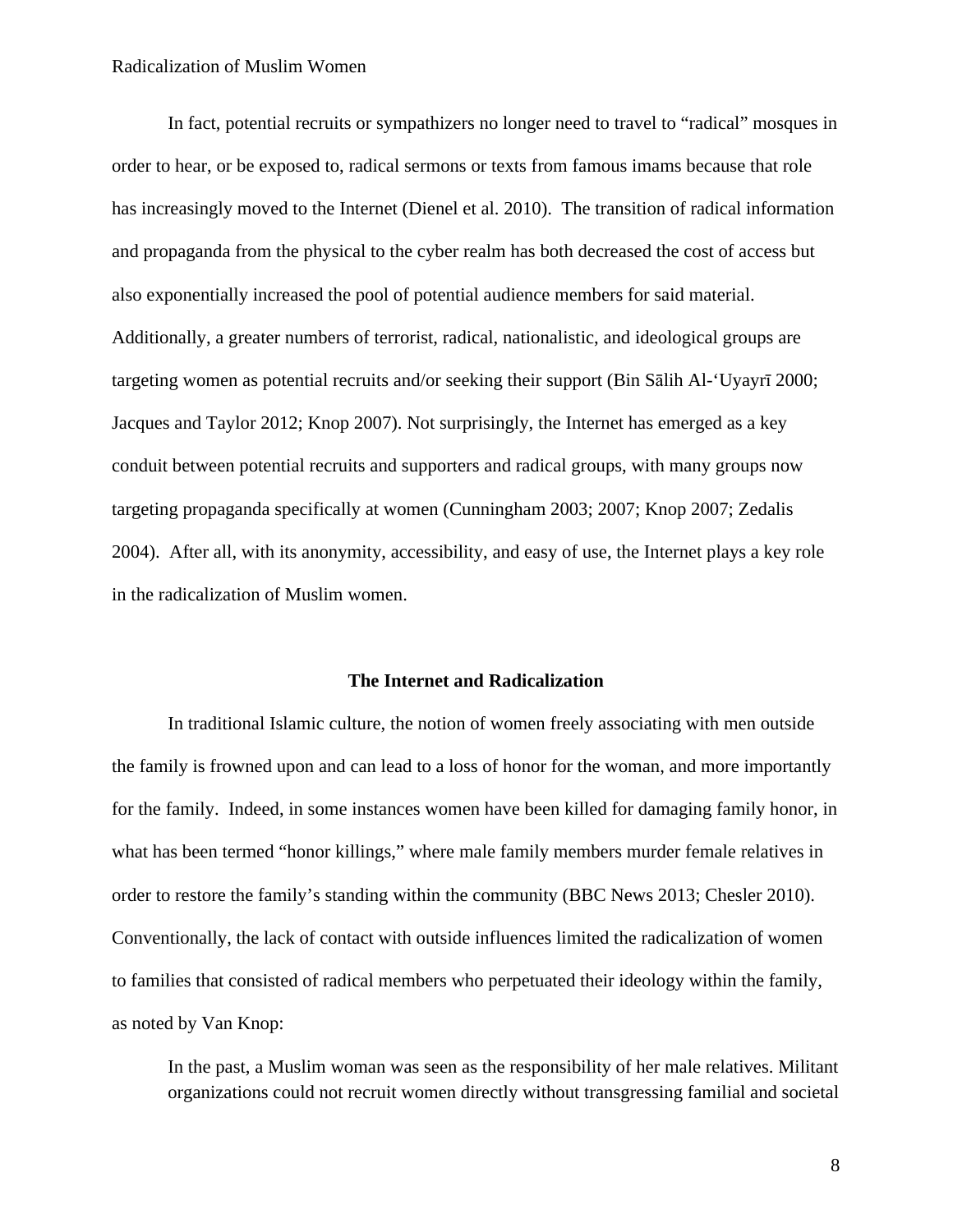honor codes that require women to seek permission for every action they take outside the family home. To secretly recruit a woman as a suicide bomber or even as a courier of messages and weapons would be seen as an insult to the family's male honor (Knop 2007, 407).

In the past, traditional culture served to minimize female involvement in activities by limiting their actions outside the home and their contact with outside organizations or individuals. However, despite traditional Islamic culture, over the last decade greater numbers of women have become radicalized, some even paying the ultimate price for their ideology by detonating themselves as suicide bombers (Bloom 2007; Cunningham 2003; 2007; Jacques and Taylor 2009; Knop 2007).

The increase in the number of female radicals can be partly explained by the Internet, which allows women to communicate and interact with radicals, zealots, and fundamentalists, without familial knowledge or permission. Moreover, women are able to freely search for ideological material that facilitates their radicalization (Dahlberg 2007; Dienel et al. 2010; Ducol 2012; Wright 2008), both with ease and with anonymity, therefore maintaining personal and familial honor. And unlike older communications technology, such as radio and newspapers, which were expensive to operate and could be easily censored, the Internet allows radical organizations to publish information relatively inexpensively, uncensored, and accessible to the masses. For example, according to Von Knop, radical online periodicals such as al-Khansaa encourage women to participate in jihad:

Increasingly, [women's participation in jihad] seems to be changing, evident by the al-Khansaa article saying that women need not ask for permission to become a Jihadi, as it is their duty to do so. In fact, al-Khansaa exploits the woman's traditional role in family and society as mother and nurturer of her children to get women to play a larger role in the Jihad (Knop 2007, 407).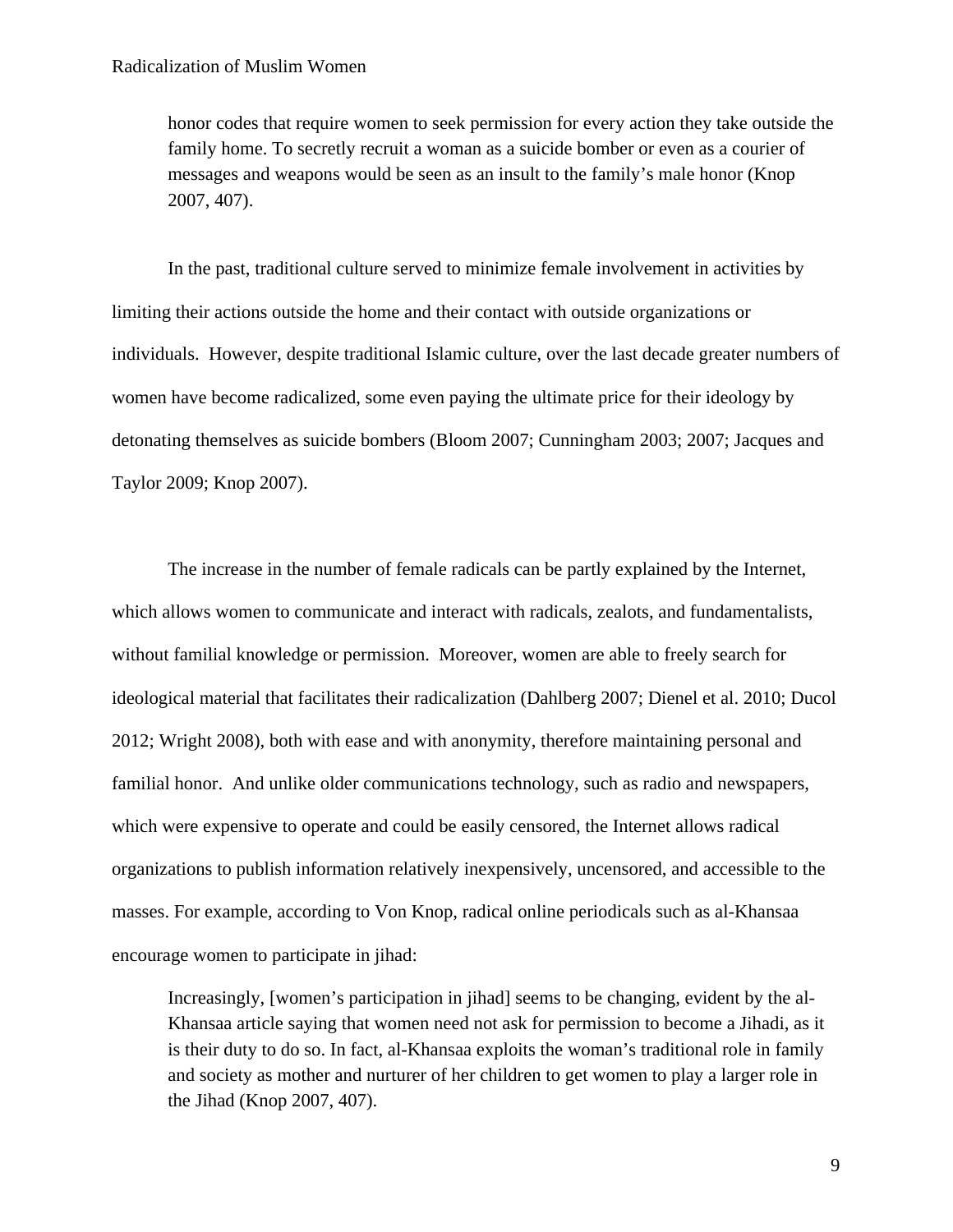In fact, the democratic nature of the Internet, coupled with its relatively inexpensive cost to access, has increased its accessibility while at the same time eliminating the need to be an elite to have almost immediate access to knowledge and radical propaganda. According to Von Knop, while some Internet users are well educated, have readily available Internet access, and are able to write, more or less fluently, the national language or in English, other Internet users are only able to use their mother tongue and/or have no education (2007, 409). Either way, the Internet is readily available for those women that wish to use it to learn more about jihad, to seek a greater role in the struggle to restore perceived slights, or for emancipation.

Admittedly, Muslim women's access to the Internet does not guarantee radicalization, however the Internet provides a venue for those who seek greater understanding about Islam and perceived slights or threats to the religion or culture. The Internet serves as a critical link between those seeking to participate in jihadi struggle and those seeking support or recruits for their organizations. For example, according to Andrew Silke, in *The Internet & Terrorist Radicalisation: The Psychological Dimension*:

… the internet for extremists is that it can make the cause seem much more popular and much more mainstream than is actually the case. Newcomers are exposed to online discussion groups and chat rooms which are populated by individuals who believe in the cause. Even though these individuals may be geographical very isolated from each other – and overall still very small in number – exposure to the group creates the impression of a clear and vibrant community of support which will endorse any violent action the individual carries out on behalf of the cause … (Dienel et al. 2010, 34).

Seeing that the Internet is a useful tool for propaganda and recruitment, one must understand that radicalization is a process whereby individuals join groups that share the same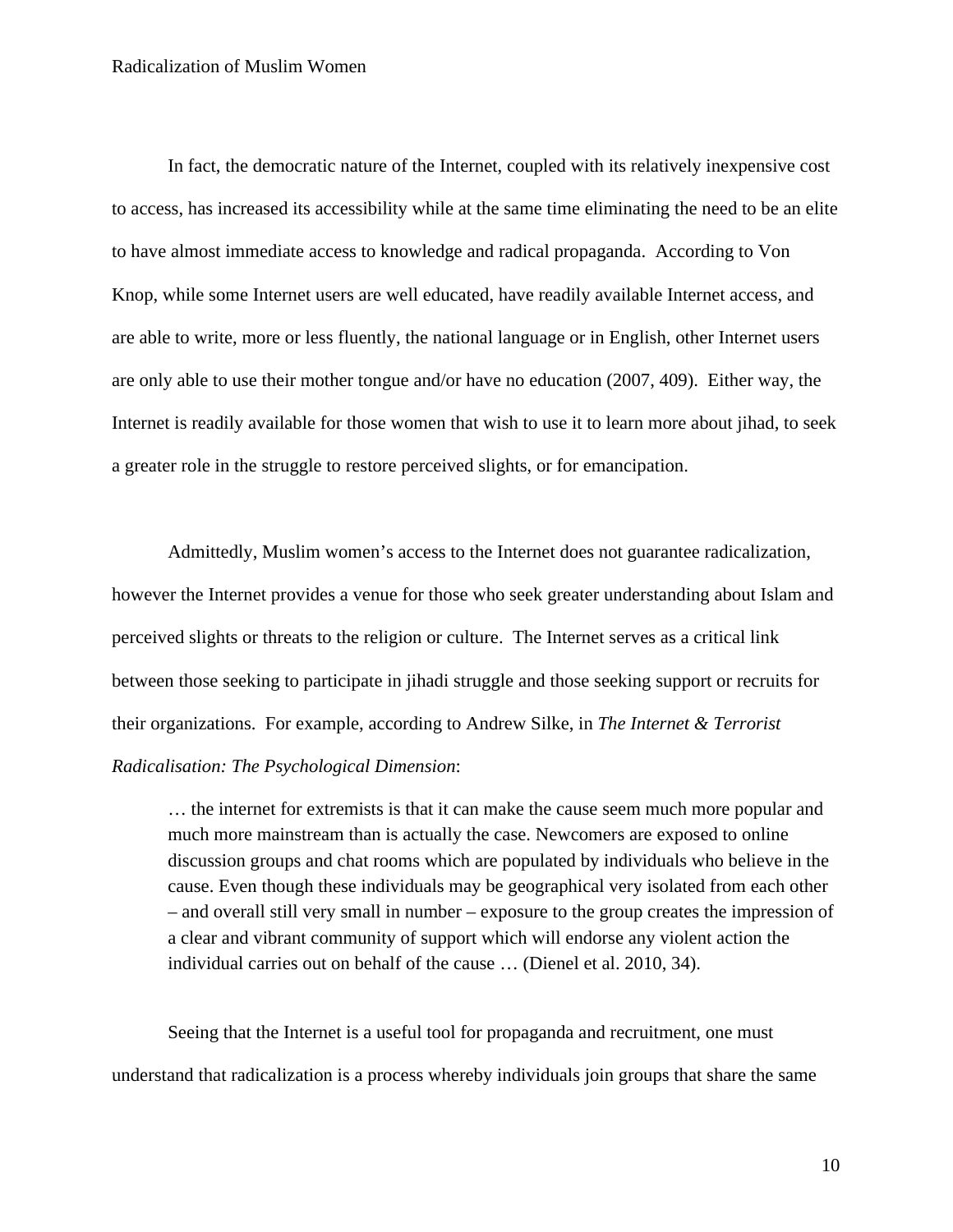beliefs, and the Internet facilitates radicalization by connecting said individuals to online communities that provide access to terrorist groups and networks, networks that might not be readily accessible due to government restrictions. This is very important in the case of Muslim women because they are more exposed, or have greater access, to unknown individuals who facilitate their radicalization without violation of familial or cultural norms (Brunner 2005).

# According to Mariana Stan, in *Islamic Terrorism in Europe*:

During the pre-radicalization and identification phases, the Internet represents mainly a source that provides information on Islam. The aggressive proliferation of Jihadist-Salafist ideology through Internet makes it almost impossible to avoid extremist interpretation of Islam. During the indoctrination phase talking to like-minded individuals from all over the world on chat-rooms and forums strengthens and legitimates one's beliefs and engagements. During such discussions religious issues or the development of Holy War are approached and opinions are exchanged. Terrorist leaders co-ordinate the topics and answer to the questions posed by the users (sometimes quite specific questions). Thus, Internet becomes a communication and cohesion platform between active members and passive Jihad supporters from all over the world, accelerating the isolation and radicalization process, also allowing them to enter the final phase of Jihadisation. During that phase, Internet becomes a tactical resource providing access to training manuals and instructions on IED (improvised explosive device) fabrication, also facilitating information gathering on potential targets (Dienel et al. 2010, 49-50).

Moreover, jihadi websites allow potential recruits and sympathizers to be exposed to propaganda material, such as graphic images of abuses (Abu Ghraib), U.S. collateral damage in Iraq and Afghanistan, violence against Muslim populations in regions such as Kashmir, Chechnya, Pakistan (assassinations by areal drones), and Israeli actions in the Palestinian Territories (Dienel et al. 2010). Likewise, propaganda serves to increase feelings of hatred towards the West, kinship between sympathetic Muslims, and strengthens bonds between potential recruits, sympathizers, and radical groups that seek to spread jihad. The trend does not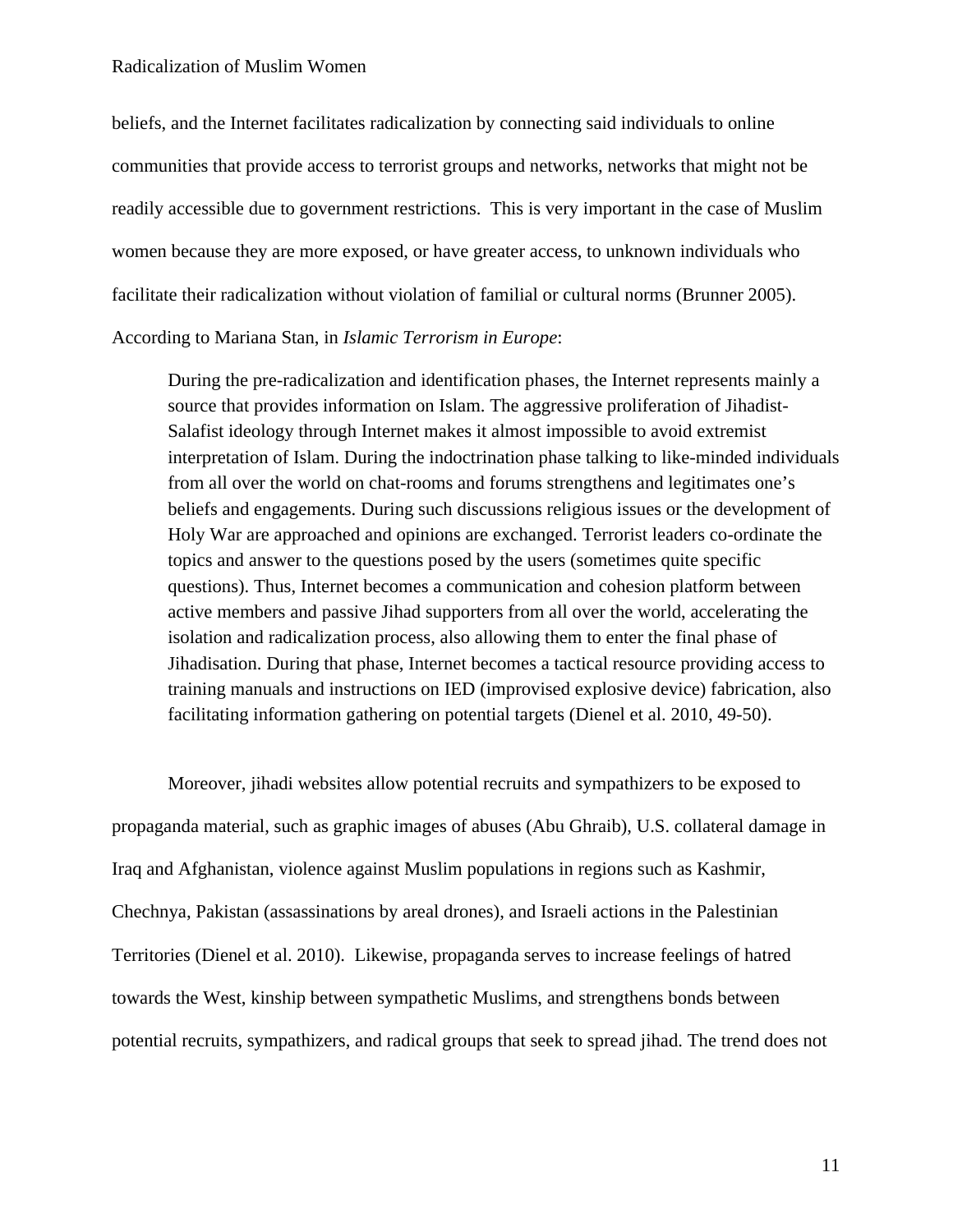show signs of abating; on the contrary, according to the National Intelligence Estimate 2006-

# 02R, *Trends in Global Terrorism: Implications for the United States*:

Anti-US and anti-globalization sentiment is on the rise and fueling other radical ideologies. This could prompt some leftist, nationalist, or separatist groups to adopt terrorist methods to attack US interests. The radicalization process is occurring more quickly, more widely, and more anonymously in the Internet age, raising the likelihood of surprise attacks by unknown groups whose members and supporters may be difficult to pinpoint (Office of the Director of National Intelligence 2006, 7).

Furthermore, as noted by Regan, "… contrary to what some early studies of the Internet claimed, people are using the medium to create new relationships, and build on existing ones. The result is a 'vibrant world' of online individuals and communities" (2002). In the case of jihadists, the communities are composed of extremists and terrorists that form bonds online, and work together to achieve mutual goals. This trend should be monitored because activities planned on " … the Internet will move off the desktop and into [the] lives [of community members] in many other ways" (Regan 2002). This suggests that members that become radicalized online have the potential to seek a greater role in jihad than they can attain online, which leads them transition from the cyber to the physical world.

Equally important, the Internet facilitates a new manifestation of terrorist, the "lone wolf." According to the Institute for Strategic Dialogue, lone wolves are individuals who are inspired by radical narratives - anger against a particular culture, policy, ideology, or race. This narrative motivates the individuals; they act alone or with minimal support, facilitation and financing from a wider network (Briggs 2012). The lone wolves are male or female, are difficult to identify, and can remain unidentified until after they strike. They lurk online, selfradicalizing, waiting for an opportunity to demonstrate their support for a particular cause.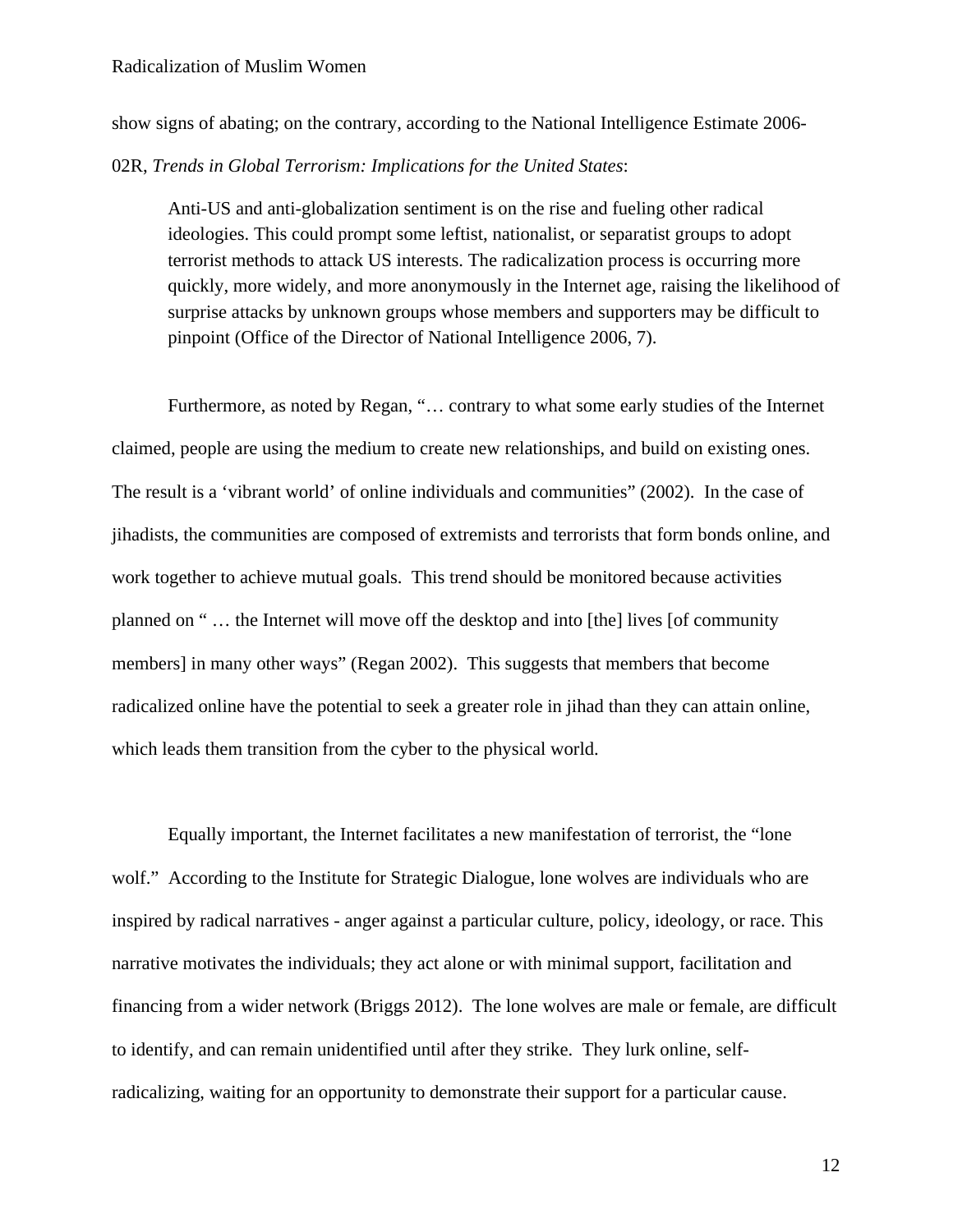In short, the Internet has become a critical link in the radicalization of Muslim women. It facilitates access to religious material, radical individuals, radical organizations, and more importantly, the Internet allows Muslim women to interact with strangers who would traditionally not have been accessible - individuals who promote extreme or radical interpretations of the faith. Moreover, the Internet allows Muslim women to sidestep cultural norms during the radicalization process, which can be achieved surreptitiously and from the comfort of one's home.

# **Women in the West**

In the West, women's participation in radical groups is not a new phenomenon; for example women have participated, or participate, in groups such as the FARC in Colombia; the German Baader-Meinhof gang (Red Army Faction); the Italian Red Brigades; the Shining Path in Peru; the Animal Liberation Front (ALF), Earth Liberation Front (ELF), the Ku Klux Klan (KKK), the Aryan Nation, and anti-abortion activists in the United States (Cunningham 2003; Daly 2009). However, increasingly, extremist organizations have actively sought to attract female members; for instance, Cunningham notes that the WCOTC, a right-wing extremist group in the United States, has experienced a spike in female recruits, which it has attracted via the Internet (2003). In fact, according to Cunningham:

Both the Anti-Defamation League (ADL) and the Southern Poverty Law Center (SPLC) have noted an emerging trend in U.S. right-wing movements involving the growing mobilization of female members, particularly on the Internet. According to the SPLC, women now make up 25 percent of right-wing groups in the United States and as much as 50 percent of new recruits, and these young women want a greater role in their organizations, including leadership, than their predecessors have demanded (Cunningham 2003, 177).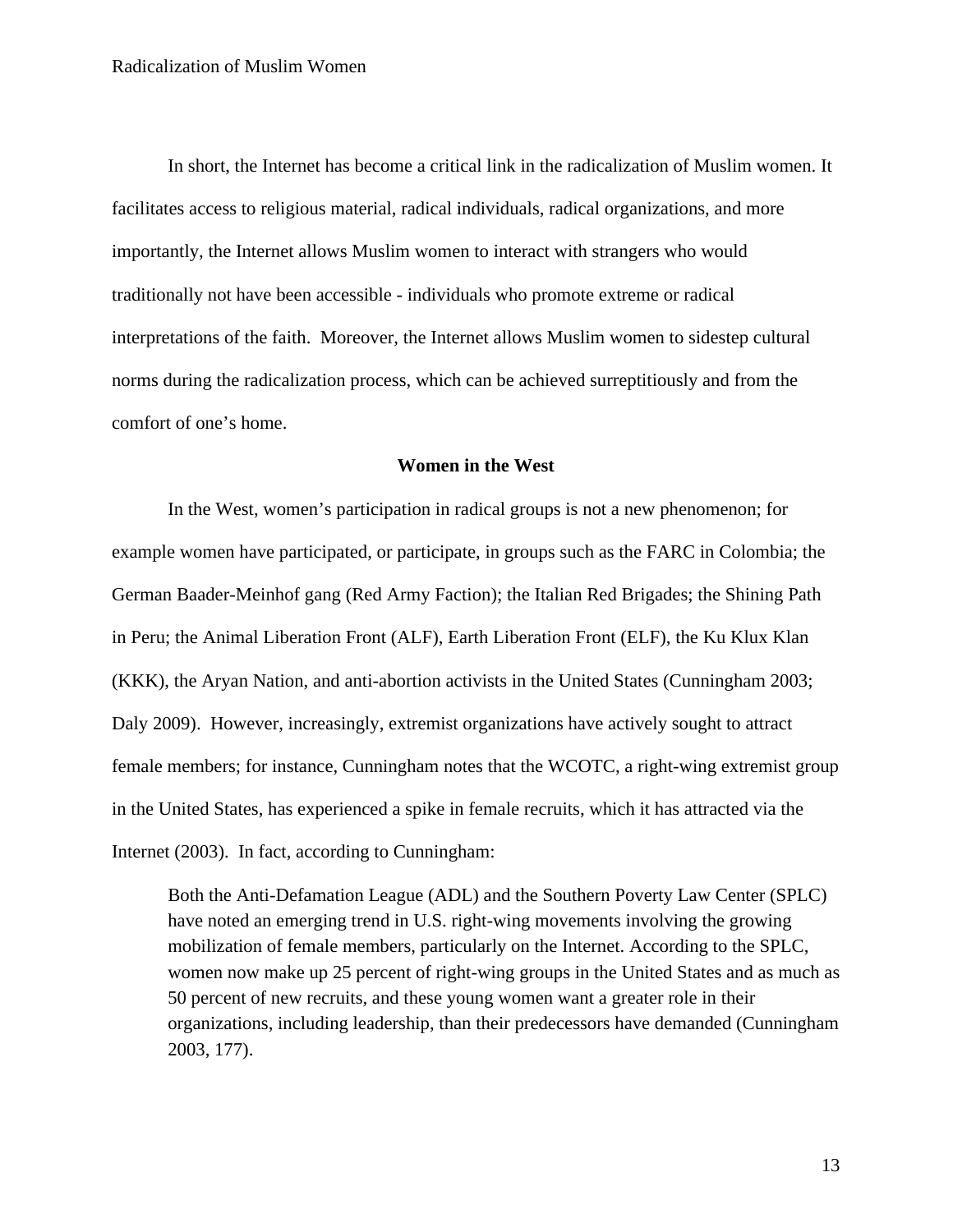Equally important, Islamic terrorist organizations have also begun to target Western women, who are perceived as more able to evade scrutiny by security organs of state and able to inflict greater psychological damage to target populations (Al-Tabaa 2013). For example, Al-Qaida in the Arab Peninsula (AQAP) uses digital media publication to target men and women for recruitment - magazines similar to *Cosmopolitan* and *Elle*. One of the magazines, *Al-Shamikha* ("the majestic woman"), was launched in March 2011, while the second, *Inspire*, printed in Yemen, targets young men (Al-Tabaa 2013). Both magazines can be found online, where they can be downloaded and read surreptitiously.

Correspondingly, Al-Qaida's *Al-Shamikha* is published in English, while other messages and propaganda are published in a variety of Western languages, which highlights the organization's desire to attract recruits outside of the Muslim world (Al-Tabaa 2013). For example, Ducol notes that large numbers of jihadi websites are now posting material in French, both translated material – whose accuracy ranges from poor to near excellent- and native French (2012). Additionally, Al-Qaida demonstrates an advanced understanding of Information Operations with its propaganda, as noted by Al-Tabba:

Women play an important role in Western countries. Western advertising understands how to target the female population—from shopping habits to running households. Women play similar roles in other countries. Al-Qaida uses women in operational roles in its terrorists' activities, and now makes terrorist activities attractive to more Muslim women, by implementing a magazine tailored for women. "By catering to women, al-Qaida's publication [encourages women] to play an operational role (in terrorist attacks), which is largely ignored, [including how their cultural roles affects this] specific society." Al-Shamikha' s potential to radicalize Muslim women creates an impact on Muslim communities. Women's role in the family structure holds the fabric of a society together. Women are usually the main caretakers who raise children and help mold them into adulthood. If Muslim women accept AQAP's propaganda, what sort of future children will Muslim communities then be raising? Legitimate Middle East governments struggle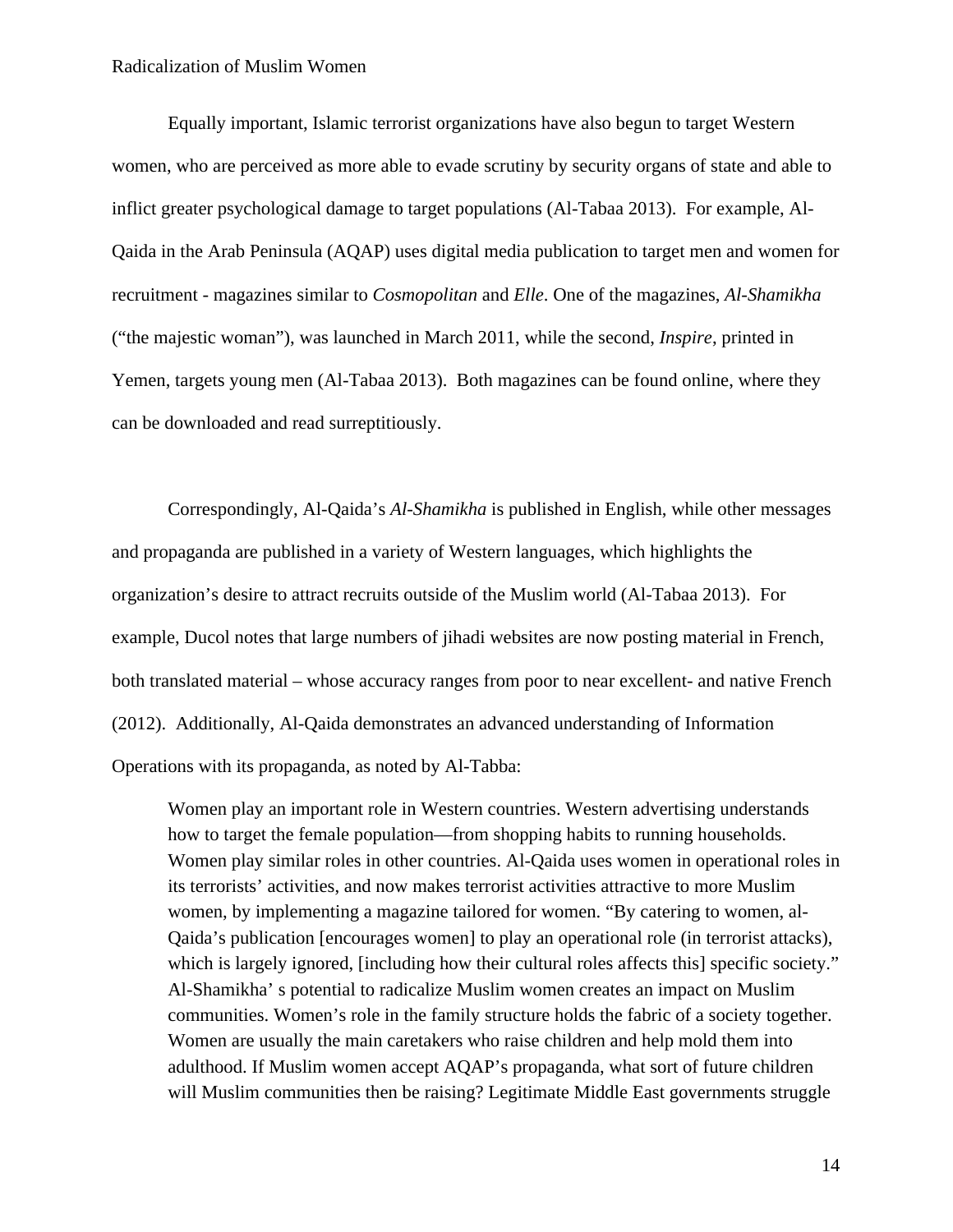with terrorist groups infiltrating their communities and radicalizing the next generation (Al-Tabaa 2013, 12).

In fact, several cases have emerged that demonstrate the effectiveness of Al-Qaida's propaganda in the West. For example, Malika el Aroud (nom de guerre Oum Obeyda), a Belgian woman of Moroccan descent, established two on-line forums, *islamic-minbar* and *minbar.sos*, where she distributed radical messages, propaganda, solicited support for jihad, and facilitated connections between recruiters and possible recruits (Ahmed 2010; Ducol 2012; Knop 2007; 2008; Mostarom 2009; Sciolino and Mekhennet 2008). Moreover, Ms. el Aroud goaded her male audience to participate in jihad by stating that women were doing more to assist the movement than some men, and therefore in order to save face the males should join the struggle (Knop 2008; Sciolino and Mekhennet 2008). The success of her online activities attracted the attention of European security services, which ultimately resulted in the arrest of Ms. el Aroud in 2008 (Ahmed 2010; Knop 2008). Interestingly, Ms. Aroud was married to Dahmane Abd al-Satter, a Tunisian-Belgian fundamentalist who assassinated Ahmad Shah Massoud, the leader of the Northern Alliance in Afghanistan, on orders from Osama bin Laden prior to the 9/11 attacks (Knop 2008). The connection to Dahmane Abd al-Satter, and her link to Osama bin Laden, provided Ms. Aroud with bona fides which added weight to her on-line calls for jihad (Knop 2008).

Additionally, Roshonara Choudhry, a British student, succumbed to Al-Qaida's radical message, specifically the message espoused by Anwar al-Awlaki – a U.S.-born radical cleric connected to AQAP, and later assassinated by the Central Intelligence Agency (CIA) in 2011. On May 14, 2010, Ms. Choudhry attempted to murder Steven Timms, a British Member of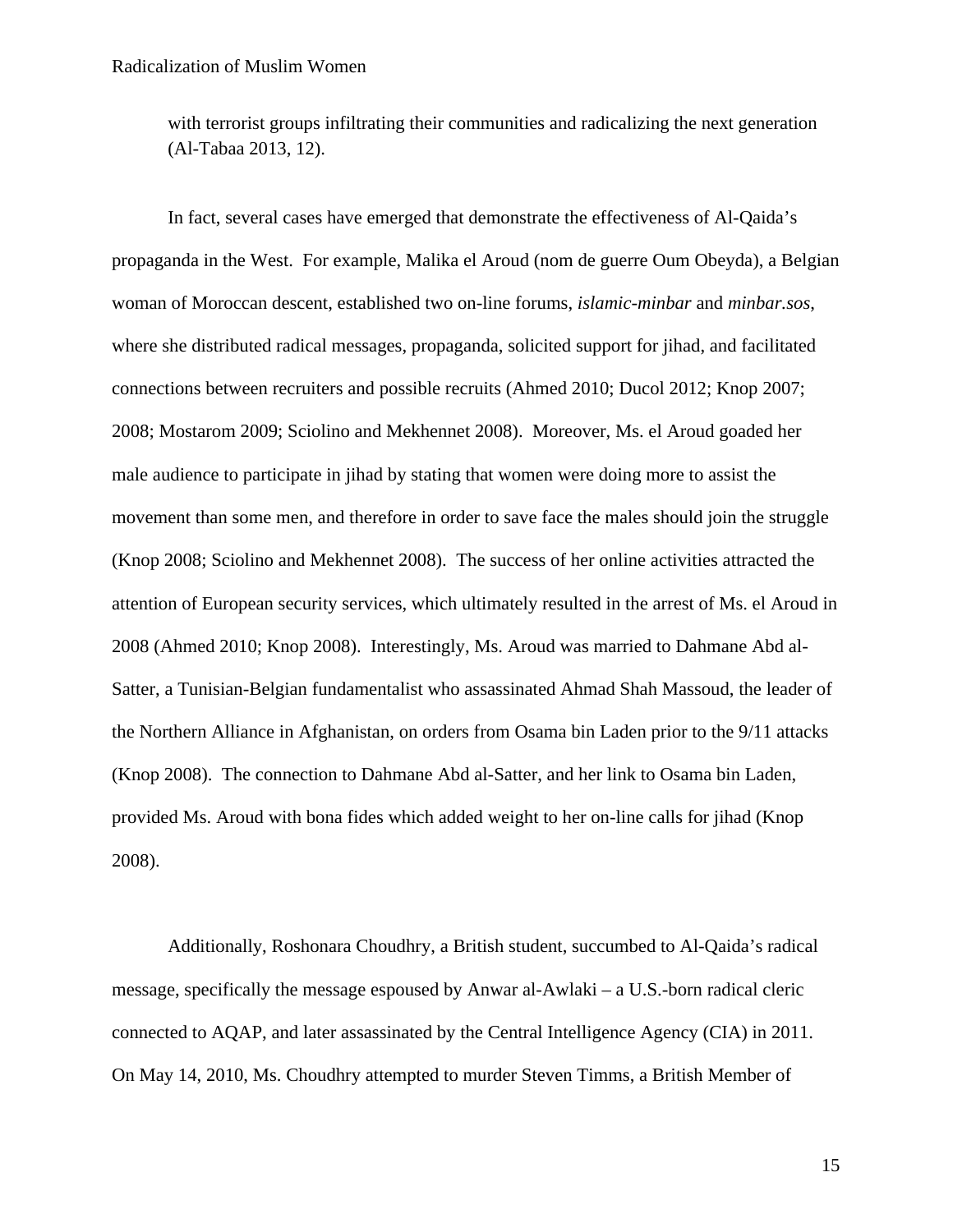Parliament, for his support of the war in Iraq, stabbing him twice in the stomach with a kitchen knife (Bryan-Low and MacDonald 2010). Later, Ms. Choudhry claimed she wanted to punish Mr. Timms to "get revenge for the people of Iraq" as justification for her actions (Bryan-Low and MacDonald 2010). Ms. Choudhry's actions exemplify the new manifestation of terrorist, the "lone wolf." Ms. Choudhry became self-radicalized via the Internet, through lectures from Mr. Awlaki she accessed on-line, and waited for her time to strike, realizing the fears of many in the counter-terrorism arena (Bryan-Low and MacDonald 2010). Moreover, Al-Qaida, through the organization's on-line magazine, *Inspire*, celebrated Ms. Choudhry's actions as a victory for jihad and highlighted the effectiveness of lone wolves (Briggs 2012). Again, Ms. Choudhry's actions demonstrate the effectiveness of the Internet in the radicalization process and the Internet's ability to facilitate surreptitious self-radicalization of "lone wolves."

Likewise, Colleen LaRose (nom de guerre Jihad Jane), a convert to Islam, began to selfradicalize via the Internet after being exposed to coverage of Palestinians "screaming and crying" (Hurdle 2014). Later, Ms. LaRose made contacts on-line with jihadists as she immersed herself in the on-line jihadisphere as "Jihad Jane." In January 2014, Ms. LaRose was sentenced to 10 years in prison for her role in a plot to assassinate Lars Vilks, a Swedish cartoonist who drew a depiction of the Prophet Muhammad's head atop a dog in 2007 (Hurdle 2014). Ms. LaRose was contacted by jihadist on-line and asked to join a plot to murder Mr. Vilks, which she accepted. Ms. LaRose subsequently traveled to Europe to carry out her mission. However, after failing to meet her contacts, she returned to the U.S. until her role in the plot was discovered and she was arrested on charges of conspiracy and recruiting for terrorist organizations (Hurdle 2014). Originally, Ms. LaRose claimed she was "honored" to be asked to join the machination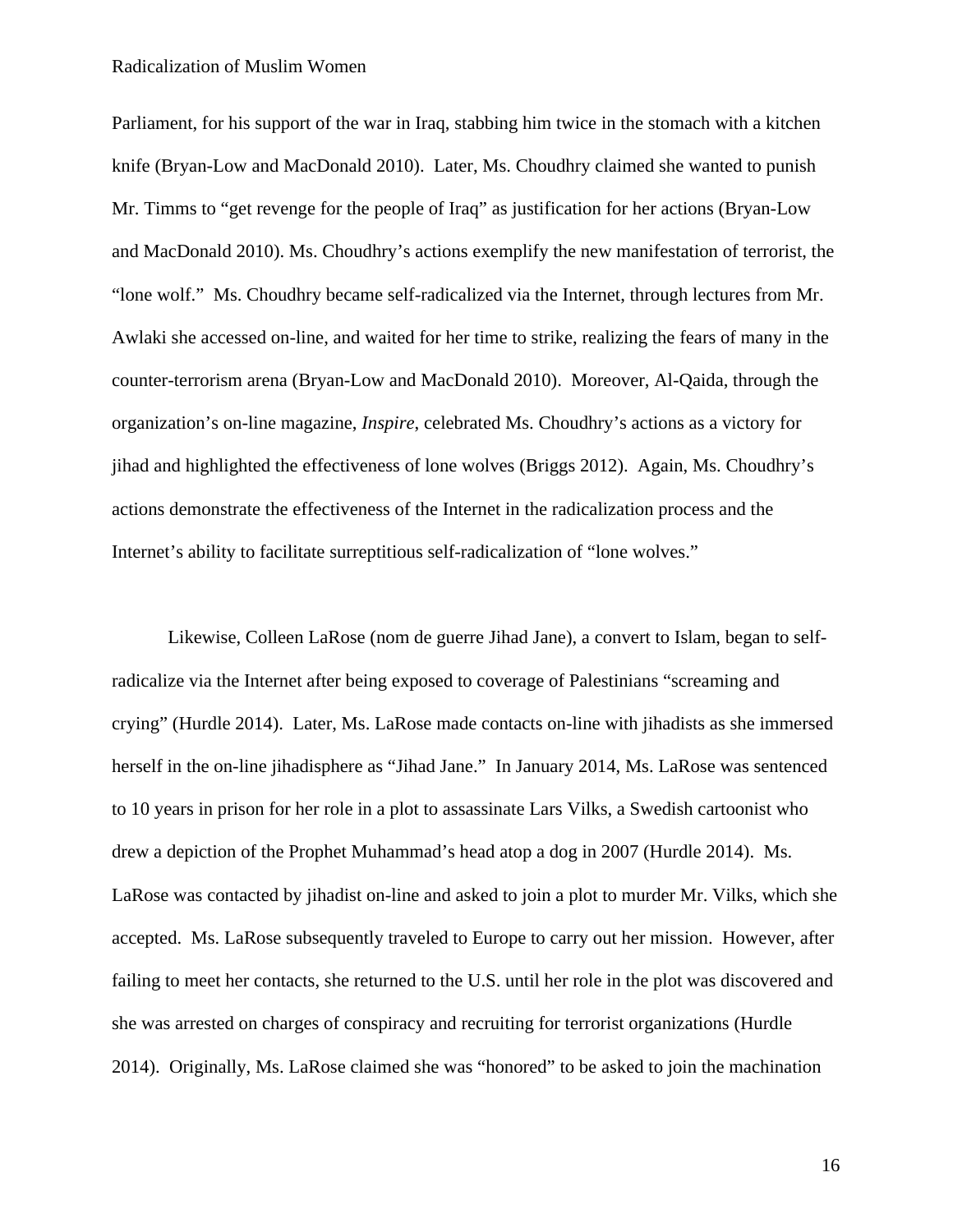against Mr. Vilks; however, after spending time with a moderate Islamic family, she decided that violent jihad was not the correct path and vowed to end her struggle (Hurdle 2014). Again, Ms. LaRose highlights the dangers of lone wolves, particularly those in the West who have no original ties to the Muslim world, and, therefore, are overlooked by security services.

Lastly, in 2006, Sonja B., a German convert to Islam, was prevented from traveling to Iraq, where she sought to detonate herself and her child in a suicide attack, after being radicalized on-line (Expatica.com 2006; Knop 2008). This example emphasizes the effectiveness of radical Muslim propaganda and radicalization of lone wolves and the ease by which women, and men, can be seduced by radical organizations into joining jihad against the West. In fact, Al-Qaida insinuates a large numbers of female recruits, through the organization's creation of a Burka Brigade, mandated to attack the West (Alexander and Ceresero 2013).

Of course, Islam is not the only force of radicalization on the web. For example, the KKK clearly targets females through women's websites, as does a variety of right- and left-wing organizations as noted by the ADL and SPLC (Cunningham 2003). Women in the West are clearly targeted, and receptive to, radicalization by extremist groups, a trend that must be monitored and studied further.

On the whole, radical groups exploit the Internet's ability to reach millions of people throughout the West and to manipulate the desire of individuals to protect their faith from perceived Western aggression. Al-Qaida uses on-line magazines to target Western women, while radical hate groups appeal to women who share their desire for a "pure race." Regardless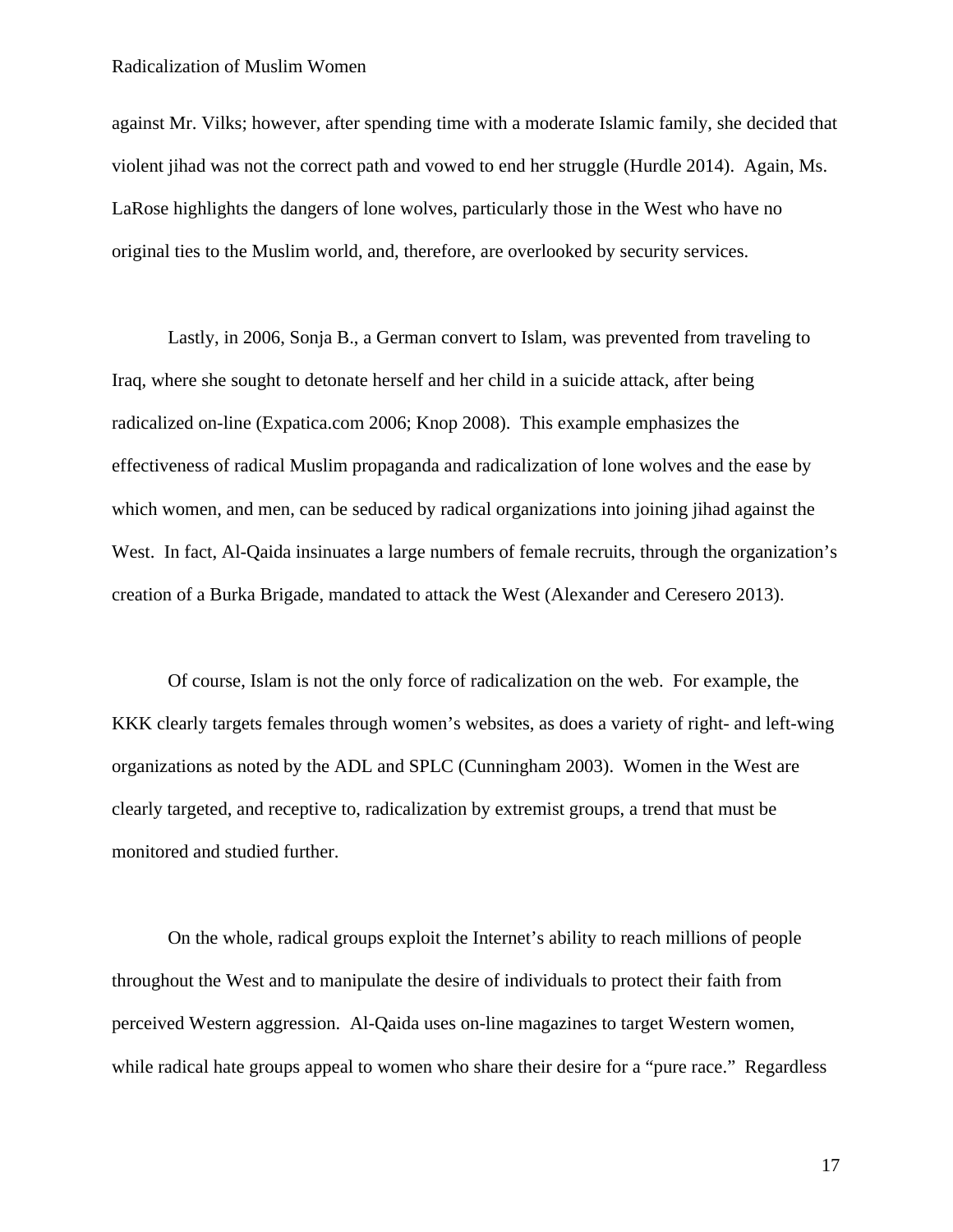of the message, the Internet allows supporters and possible recruits to seek radical organizations with similar views on-line and learn more about them, or in extreme cases, participate in armed struggle in support of their beliefs.

#### **Women in the Muslim World**

During the time of the Prophet, it was not uncommon for women to be directly involved in combat; in fact it was expected that all Muslims should take up arms in defense of the faith. However, once hostilities were over women returned to their traditional roles as homemakers and rearers of the next generation of Muslims (Bin Sālih Al-'Uyayrī 2000; Knop 2007; 2008; Sims 2011). Likewise, women have taken up arms during times of great peril in various countries, or in support of various causes, throughout the Muslim world. For example, the first recorded battle where a Muslim woman participated was the Battle of Badr (624 AD) (Dienel et al. 2010; Sims 2011). Moreover, Muslim women have participated in various struggles in recent memory, to include Algeria, the Palestinian territories, Afghanistan, Turkey, Iran, Iraq, Pakistan, and other primarily Muslim regions, such as Chechnya (Cunningham 2003; Daly 2009). For instance, according to the Palestinian National Authority, between 2000 and 2008, 95 women (34 – Hamas, 24 – The Islamic Jihad and 30 – Fatah) committed actions against Israel (Dienel et al. 2010, 100). Similarly, many Pakistani women supported, and/or became radicalized by, the Afghan jihad (Noor and Hussain 2009), demonstrating that when some perceive Islam as under threat, women respond to the call for action.

Therefore, it should come as no surprise that a larger number of women have engaged in jihad over the last decade, particularly since some perceive U.S. military actions in Iraq and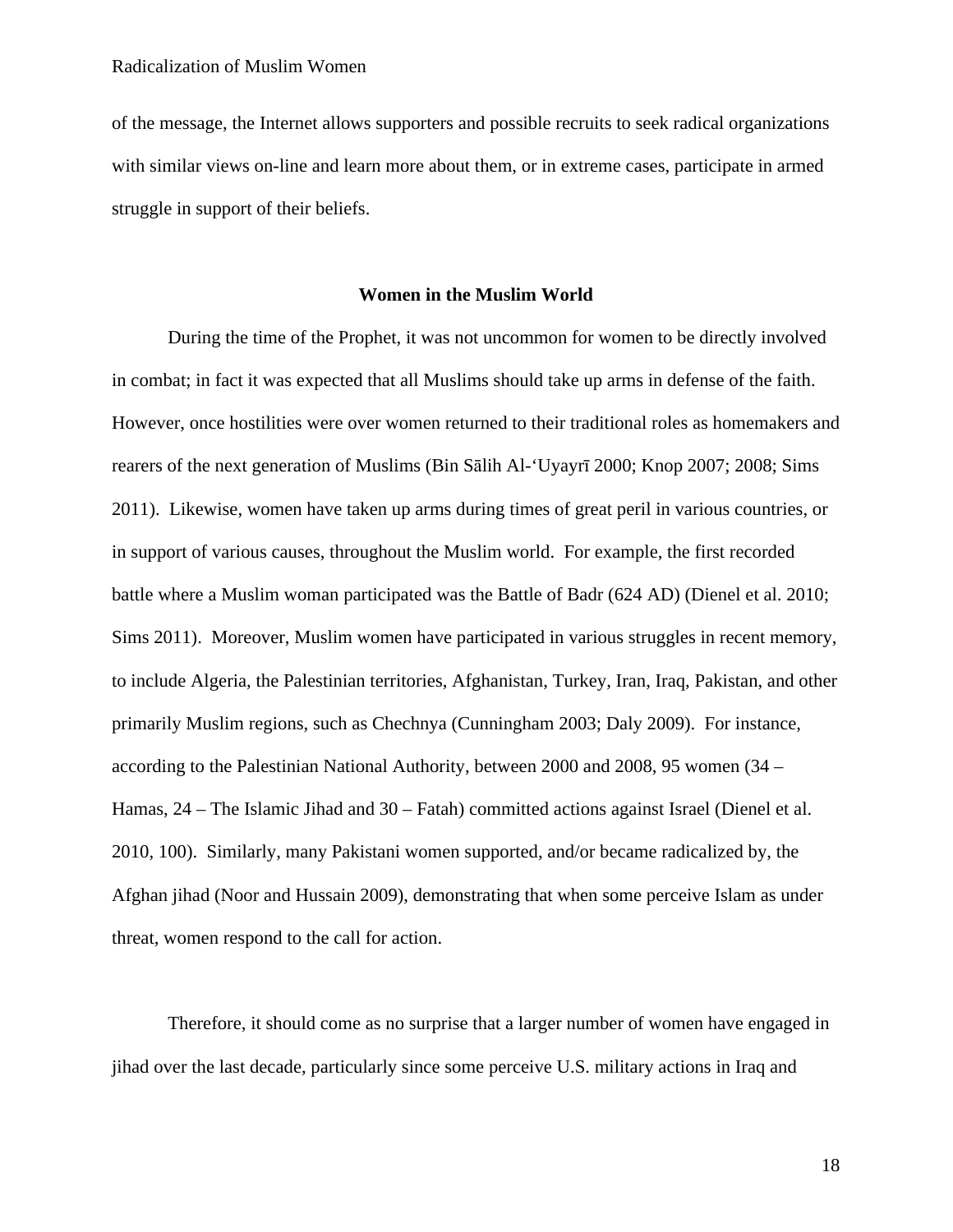Afghanistan, coupled with perceived Western cultural encroachments into the Muslim world, as a threat to Islam (Sims 2011). Moreover, religious and extremist leaders have fueled the engagement of women in terrorist actions through religious edicts, and calls to arms (Dienel et al. 2010; Knop 2008). For example, Mariana Stan and Andrei Vlădescu noted in their article, *The Islamist Propaganda on Women and Children Web Sites*, that:

… the involvement of women in Jihad has been authorised so far by six fatwas issued by: Sheikh Yusuf al-Qaradawi; Faysal al-Mawlawi, member of the European Research Council in Dublin; Niszar Abd al-Qadir Riyyam, a professor at the Islamic University in Gaza, as well as under the aegis of the 'Al-Azhar' University in Egypt (Dienel et al. 2010, 94-95).

Given the strategic value of women to extremist organizations, both as the rearers of the next generation of jihadist and as supporters, the online targeting of women as possible recruits by terrorist organizations is a logical progression in the global jihad (Ahmed 2010; Bloom 2005; Cunningham 2003; 2007; Dienel et al. 2010; Knop 2007; Mostarom 2009; Sims 2011; Zedalis 2004). For instance in, *The Islamist Propaganda on Women and Children Web Sites,* Stan and Vlădescu highlight that:

The 'Sawt al Jihad' ('The Voice of Jihad') electronic magazine posted on the al-Qaeda's Centre for Islamic Studies and Research portal included a special section devoted to the promotion of radical Islam among women. The Indonesian web site 'Arrahmah Media', allegedly managed by the son of one of Jema'ah Islamiyah's leaders, Abu Jibril, also displays a page dedicated to women, pledging for their involvement in Jihad. The web sites www.al-hesbah.org, www.shmo5alislam.net and www.al-faloja.info host discussion forums dedicated especially to women, and to Muslim families, generally, with the clear goal of Jihad indoctrination, encouraging suicide attacks – contrary to the so-called peaceful spirit of Islam, which, at least formally, opposes crimes and eulogises the Greater Jihad (against the self, against temptation), to the detriment of the Small Jihad (the armed fight) (Dienel et al. 2010, 97).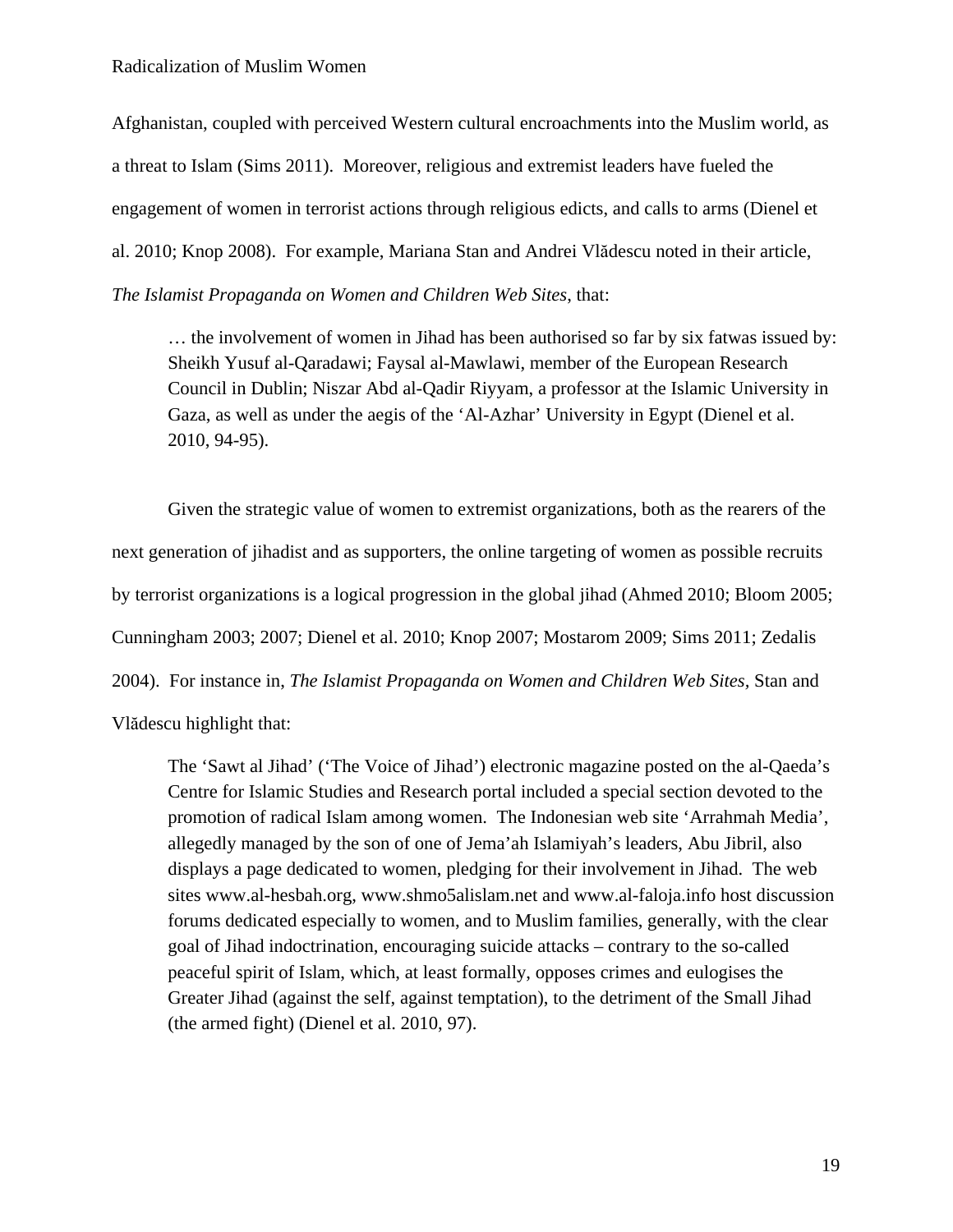Moreover, Stan and Vlădescu suggest that the recruitment of women by Al-Qaida and other radical groups could be a strategy meant to widen jihad to every corner of the Ummah, and therefore globalize the Holy War (Dienel et al. 2010). Once again, through its actions, Al-Qaida demonstrates a keen understanding of its target audience, given that almost fifty-percent of Internet users in the Arab world are women, many of whom are between the ages of 20-30 and are more tech savvy than their predecessors (Hofheinz 2005, 82). Through the exploitation of the Internet, radical groups are able to promulgate their interpretation of Islam, and urge a disparate - and therefore more difficult to profile - audience to join their militant efforts.

In the Middle East, the Internet has become a better tool to access information than satellite television and newspapers, particularly outside information – information not censored or controlled by the state (Hofheinz 2005). In fact, Jihadi websites appear to be gaining in popularity; for example, during intense fighting in Fallujah, Iraq, in November of 2004 the popularity of radical websites, such as Islammemo.cc, increased. In fact, IslamMemo ("Mufkkirat al-Islam") – a jihad oriented news portal established in March 2003 – overtook an older, more established site, Moheet.com – a populist portal appealing to Islamic and Arab national sentiments, established in 1998 (Hofheinz 2005, 88). As of January 2014, Islammemo.cc, was ranked 127 most visited site in Yemen; 283 in Qatar; 457 in Saudi Arabia, and 505 in Egypt (Alexa.com 2014b). In contrast, Al-Jazeera (aljazeera.net) – an Arabic language news portal – ranked 23 in Yemen; 31 in Qatar; 133 in Saudi Arabia; and 121 in Egypt during the same period (Alexa.com 2014a). While radical sites are not as popular as traditional news media sites, such as Al-Jazeera, they do appear to have a strong support base in the Muslim world.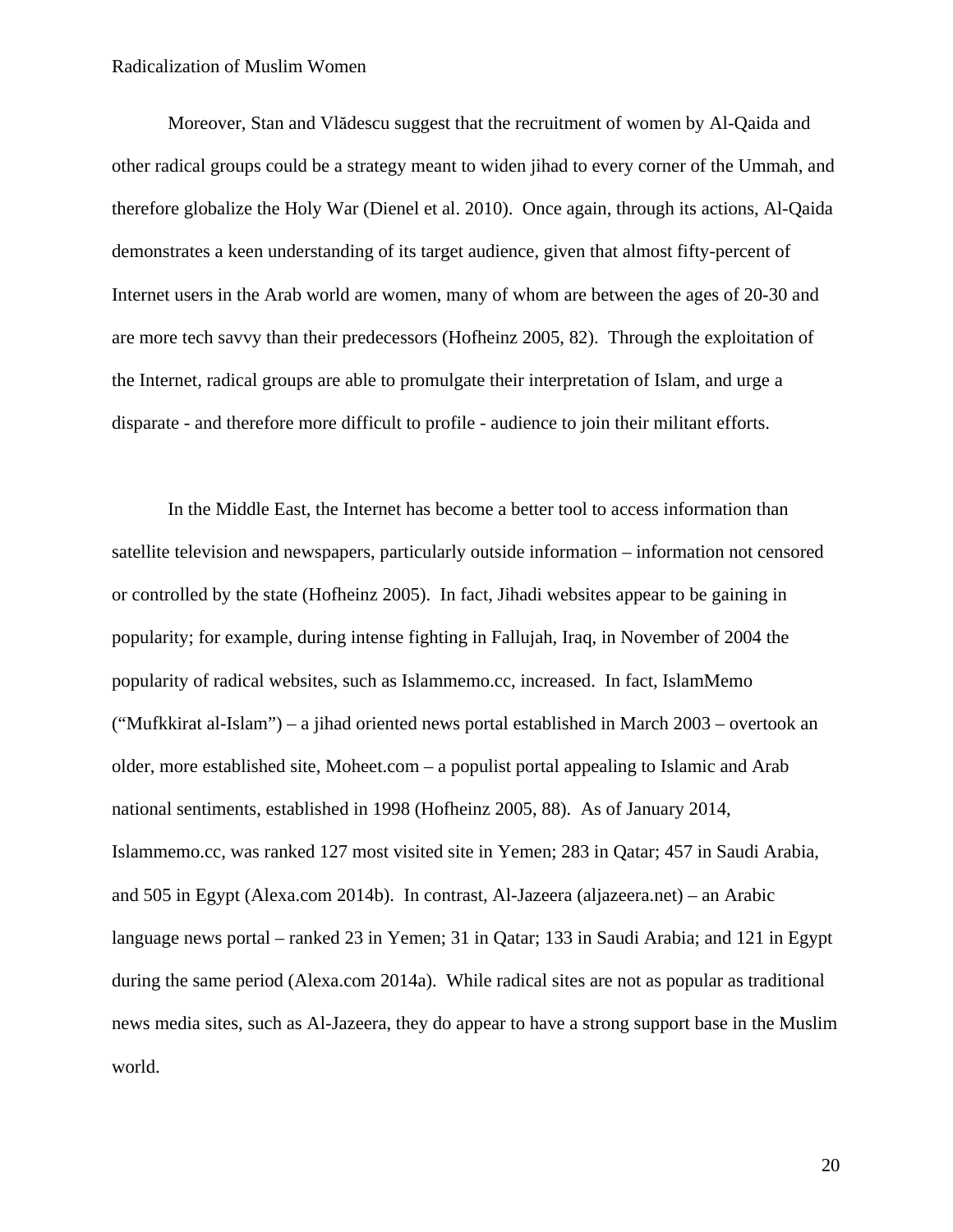It is important to realize that the Internet has proved an ideal medium for sidelining traditional cultural norms imposed on women, a trend that should continued to be explored given that a younger generation, those younger than 25 years of age, are the fastest growing online demographic in the middle East; and almost half of that demographic is female (Hofheinz 2005, 93). And while a large portion of radical online material promotes the role of women as backers of jihad by supporting and encouraging their husbands, brothers, and male children to take up arms, they are also pressed to indoctrinate their children to radical interpretations of Islam. Moreover, an increasing number of radical groups, such as Al-Qaida, are advocating a greater role for women in their struggle against the West (Mostarom and Yasin 2010). For example, Hmayamah Hasan Ahmad, the wife of Ayman al-Zarahiri – the leader of Al-Qaida, as of January 2014 – implored women to support the mujahedeen in a November 2009 message (Ahmed 2010; Mostarom and Yasin 2010).

Another key point is that an increasing number of photographs online are of women, usually in Arab countries, holding weapons or featuring cartoons of mujahedeen, which highlights that female participation in radical groups is no longer only a "Western phenomenon," but is also disseminating throughout the Ummah (Mostarom and Yasin 2010). Likewise, numerous female followers of Putri Munawaroh - the wife of terrorist suspect Adib Susilo, who was killed in a raid carried out by an Indonesian Special Forces counter-terrorism squad in September 2009, and who was subsequently sentenced to three years confinement for her role in supporting terrorists - have posted messages of support on a "Support Freedom 4 Putri Munawaroh" Facebook page (Mostarom and Yasin 2010). Lastly, many radical websites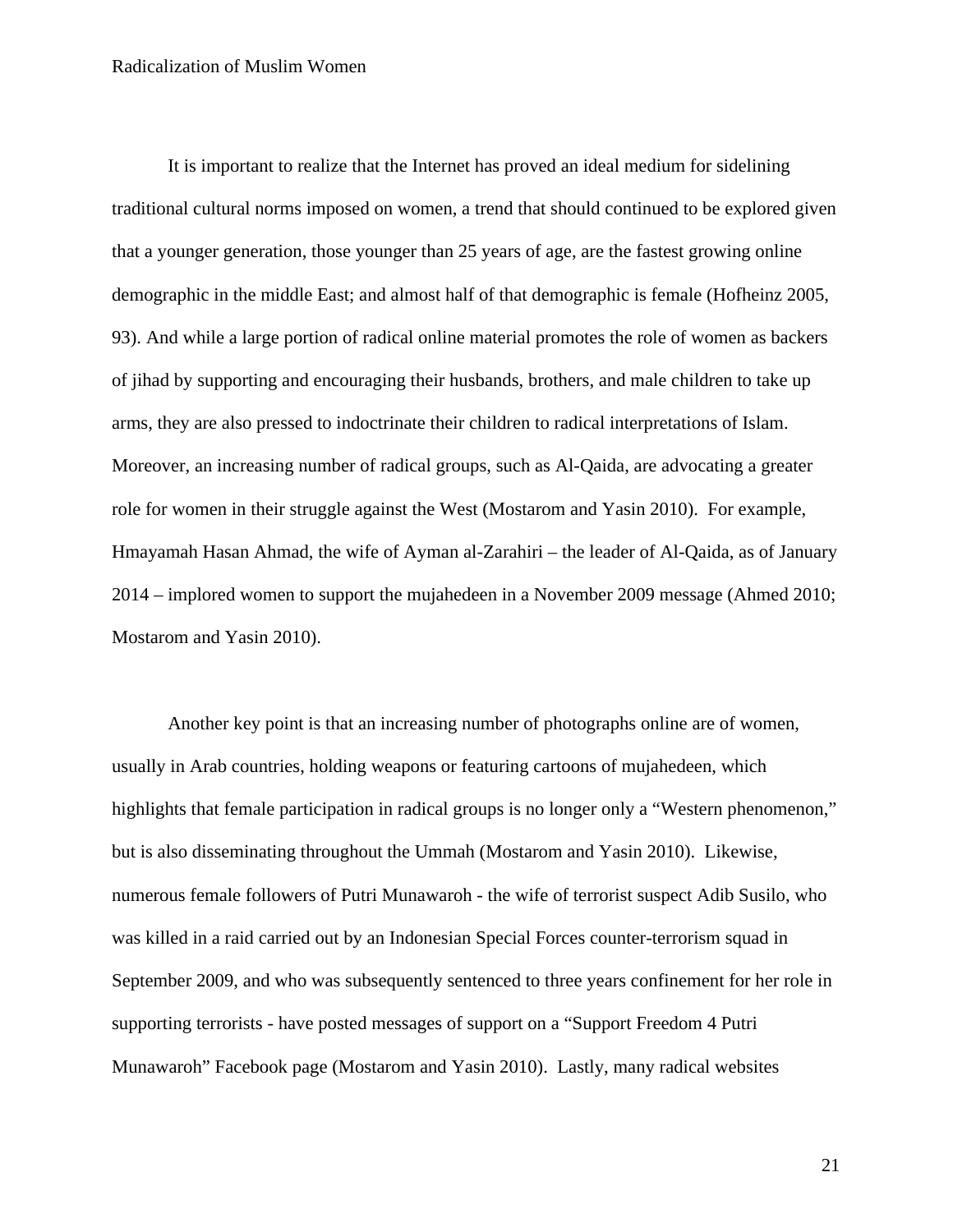associated with Jihad mention a woman known as Umm Salameh, purportedly the widow of an Al-Qaida leader in Northern Iraq, who is a member of Al-Qaida's female battalion (Mostarom 2009), which if true can serve as a role model for other women and as propaganda to attract female recruits. The new development helps to demonstrate that at least some Muslim women are succumbing to online radical messages.

Even though Internet penetration, meaning the percentage of the population that has access to the Internet, is low in areas where large numbers of women engage in suicide bombings or actively support terrorist organizations by serving as curriers and messengers, such as Iraq (Mostarom 2009), the Palestinian territories (Dienel et al. 2010), Yemen (Knop 2008), Pakistan (Daly 2009), and Afghanistan (Hofheinz 2005), one cannot discount the Internet as playing some role in radicalizing women in said countries. According to the World Bank, World Development Indictors, 7 per 100 Iraqi users; approximately 40 per 100 Palestinian users; 17 per 100 Yemeni users; 10 per 100 Pakistani users; and 5 per 100 Afghani users had access to the Internet in 2012 (World Bank 2013). This is in contrast to 81 per 100 in the U.S.; 84 per 100 in Germany; 84 per 100 in South Korea; and 54 per 100 in Saudi Arabia who had access to the Internet during the same period (World Bank 2013).

As shown above, increasingly larger numbers of women have taken up the fight for jihad against those they perceive as enemies of Islam, and/or those who have invaded Muslim soil, either actively by, for example, committing suicide bombings, or passively by teaching their children more radical interpretations of Islam, or anything in-between (Knop 2007; 2008; Noor and Hussain 2009). The Internet has played a role in radicalizing many of these women, either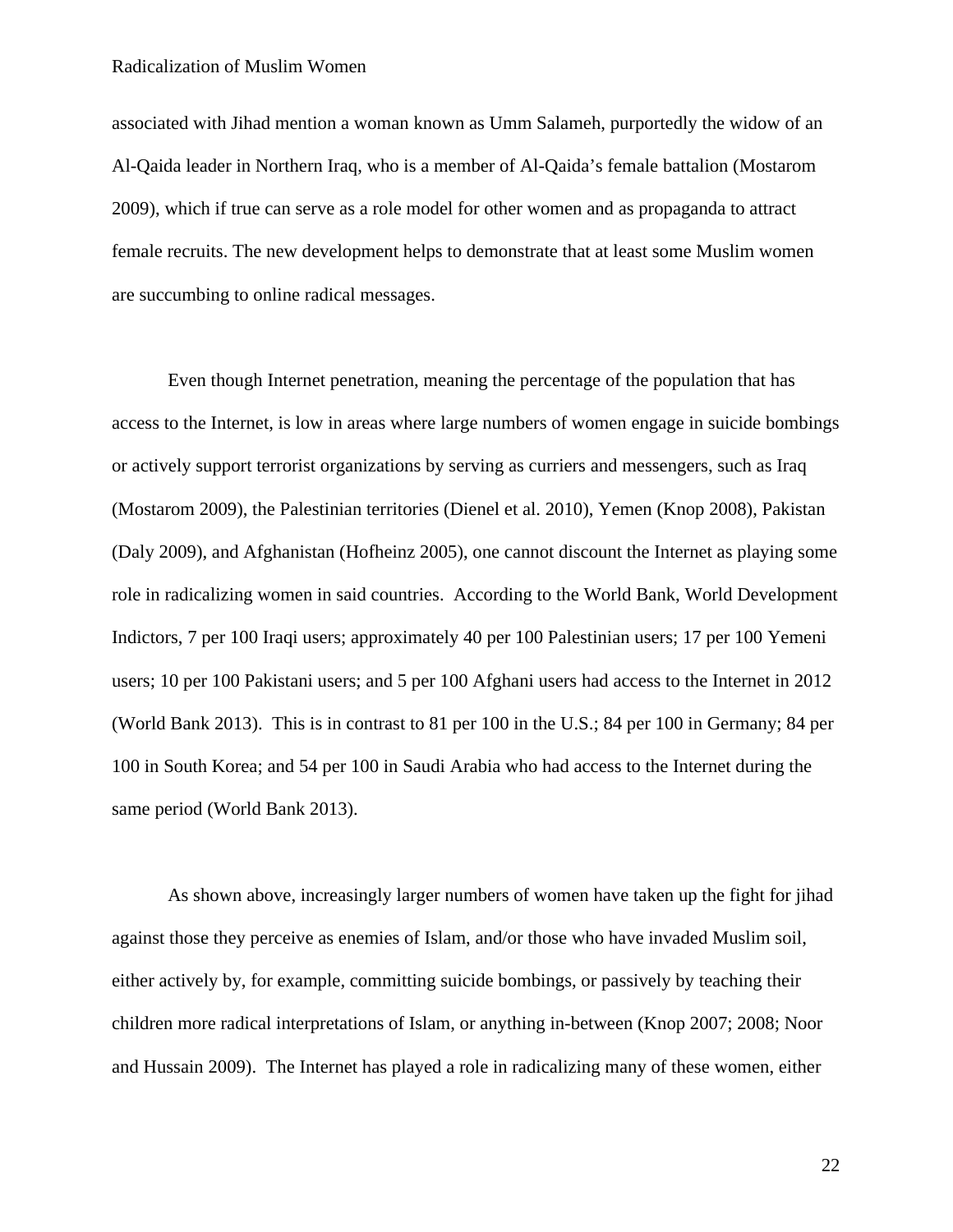directly or indirectly (Hofheinz 2005), a trend that must be further observed and analyzed if policy makers are to address, and abate, the trend.

# **Emancipation?**

Many women join radical groups as a means to improve their lot in society (Cunningham 2003; Patkin 2004); however social change is not their only goal (Parashar 2010). As with any social phenomenon, the radicalization of women is complex, and due to a scarcity of sources, difficult to generalize (Jacques and Taylor 2012). This is especially true given the nature of traditional Islamic societies that limit access to females, particularly outside the home.

Despite traditional restrictions, some women are utilizing the Internet to self-radicalize without violating traditional honor codes (Berko and Erez 2007). But the acceptance of women's participation in Jihad, with regards to Islam, appears dependent on the organizations/movements that recruit women (Berko and Erez 2007). For example, the first female suicide bomber was Sana'a Mehaydali, who was dispatched on her deadly mission by the Syrian Socialist National Party (SSNP) (Bloom 2007, 94). Interestingly, according to Anderson and Sloan:

The al-Hizb as-Suri al-Qawmi al-Ijtima'i, or SSNP, was a Lebanese ethnonationalist militia dedicated to the incorporation of Lebanon into "Greater Syria," encompassing all of Syria, Jordan, Israel, much of Iraq and Turkey, and the island of Cyprus. … it eventually evolved into a militia under Syrian state sponsorship with an anti-Israeli and anti-Western agenda similar to those of the Palestinian terrorist groups under Syrian control. … The SSNP recruited young Arab women, often pregnant out of wedlock, whom they indoctrinated to become suicide bombers (2009, 653).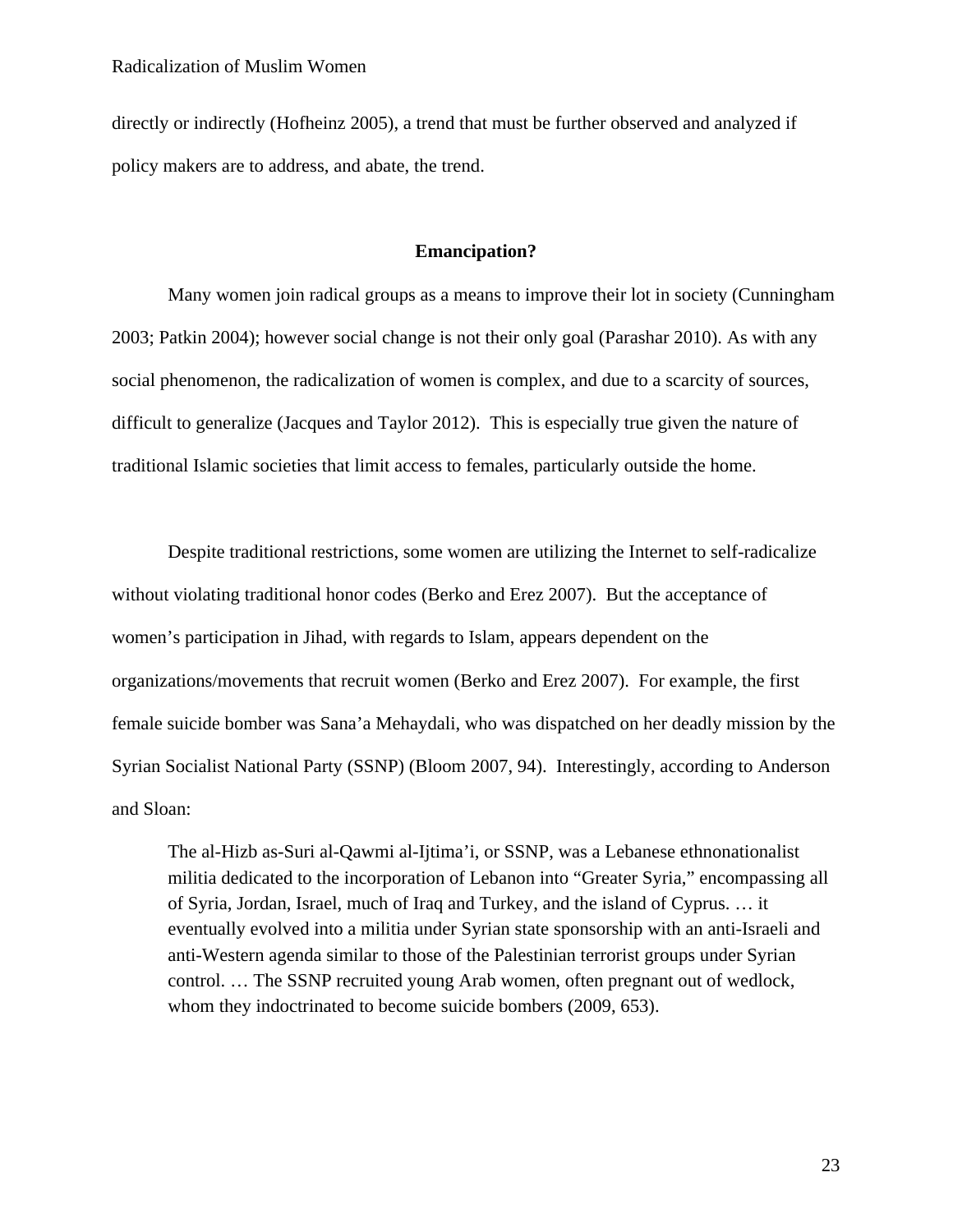The ethno-nationalist nature, coupled with secular ideology, of the SSNP helps explain why the organization recruited females to support their organization, similar to other socialist/nationalist organizations, such as the FARC, a guerrilla group dedicated to creating a Marxist-Leninist state in Colombia; the LTTE, a Tamil ethnonationalist group in Sri Lanka that sought to create a separate state for the minority Tamils in the northern and eastern provinces of Sri Lanka; and the Kurdistan Workers' Party (PKK), a Marxist-Leninist Kurdish ethnonationalist group that seeking to create an independent Kurdish homeland comprising regions of Turkey, Iraq, Iran, and Syria, which also recruited women to fulfill their mission (Anderson and Sloan 2009; Bloom 2007). Secular ideology allowed these organizations to utilize women comparably to men, without the fear of tarnishing traditional religious interpretations (Bloom 2007; Cunningham 2003).

Groups such as the Baader-Meinhof gang in Germany, the FARC in Colombia, LTTE in Sri Lanka, PKK in Turkey, Sendero Luminoso (Shining Path) in Peru, the Japanese Red Army (JRA), the Puerto Rican Armed Forces of National Liberation (FLAN) and *Los Macheteros* in Puerto Rico allowed women a more equal, relative to their societies, role in their groups, greater freedoms, or at a minimum, an opportunity to leave their traditional female roles in society and engage in activities that would have otherwise been taboo (Cunningham 2003; Daly 2009). However, gender equality is not the only motivator of women, as highlighted by Jacques et al., who note that personal distress and religion also play a role in motivating women to become radicalized (2009, 506-507).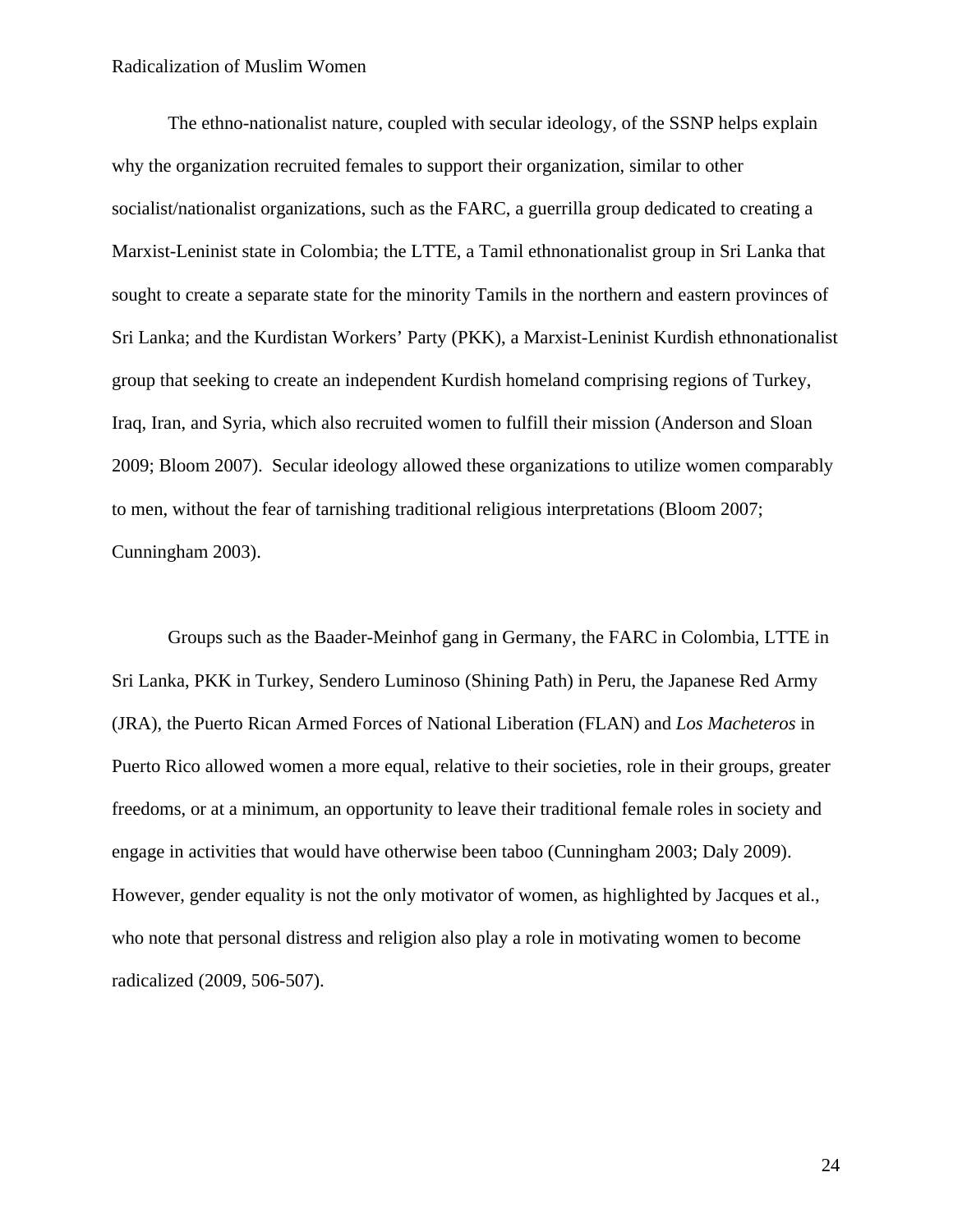With regards to Islamic radical groups, their leaders did not condone the use of women as suicide bombers until the 2000s (Dienel et al. 2010, 94-95); however women have participated with Islamic groups since at least the 1970s (Beyler 2003). For example, Fatah allowed women to participate on the battlefield since the 1970s, but it was not until 2002 that women attained "parity" with men on every level of terrorist action, which included suicide bombings (Beyler 2003). Likewise, Yasser Arafat's "army of roses" speech called upon women to join the Palestinian struggle against Israel as equals, coining the term *Shaheeda* as the Arabic word for a female martyr in the process (Patkin 2004, 82). However, according to Jacques et al.,

… the most favourable social condition for women's inclusion in terrorist groups is equality of gender roles in society, which can often pave the way for equality of gender roles in terrorism, such as in the radical American right-wing groups (2009, 510).

Surely, these findings shed light on the fact that female perpetrated suicide bombings have primarily taken place in the Palestinian/Israeli territories, Iraq, Chechnya, countries where women enjoy more freedom than, for example, Afghanistan, where female perpetrated suicide bombings are low (Bloom 2007; Jacques and Taylor 2009; Schweitzer 2006).

However, greater participation in society, and radical activities, does not always equate to a greater role in society in the long-term. For example, the National Liberation Front (FLN) allowed women greater freedoms in society during the Battle of Algiers against the French, in the late 1950s and early 1960s; nevertheless that did not result in greater freedoms at the end of the conflict (Bloom 2007; Schweitzer 2006). Likewise, women's increased roles in the Palestinian struggle have not materialized into positions of leadership within Palestinian radical groups (Bloom 2007). Perhaps the lack of leadership positions for females is in part due to deep seeded patriarchal cultural traditions that have proven to be more difficult to overcome than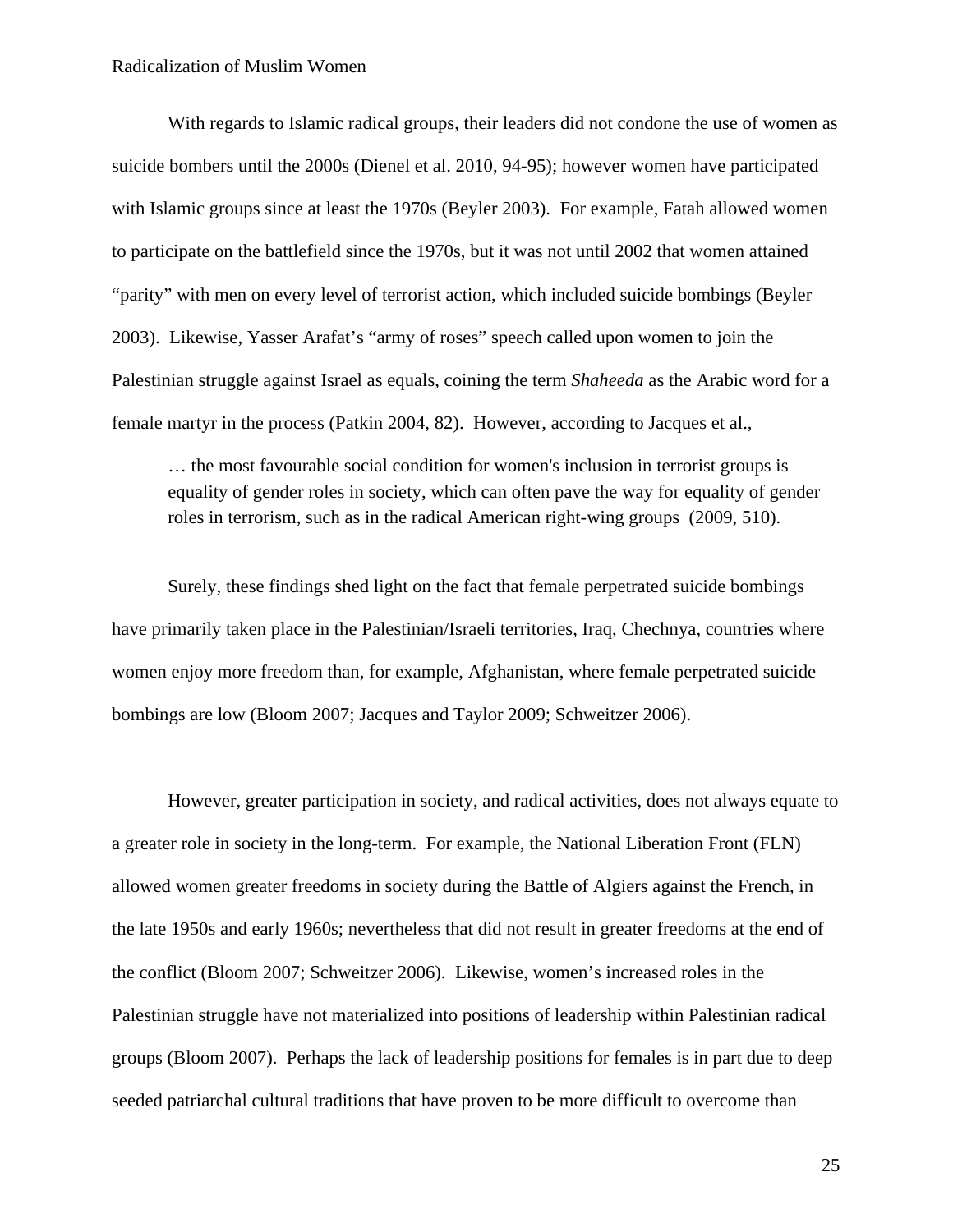some anticipated. Moreover, there is little sign that Al-Qaida, or other Islamist extremist groups, will promote women to senior leadership positions within the near future.

At the present time, patriarchal explanations for the participation of females in radical groups usually involves describing women as victims (Beyler 2003). For example, Patkin notes that women's suicide operations are more cost-effective than men's, both in terms of training time prior to a suicide attack, since women's training is limited to suicide operations, while male instruction could include additional combat and explosive training, and amount of death gratuity after a successful mission; both of which require less funds when compared to typical male perpetuated attacks (Patkin 2004, 86-87), highlighting the exploitation of women's role as a less expensive alternative to male perpetrated attacks. Moreover, women are often persuaded to participate in jihad to maintain honor after recruiters deceive women into breaking cultural norms, therefore making them believe they must atone for their actions through martyrdom (Beyler 2003; Bloom 2007; 2011; Patkin 2004). Likewise, Berko et al. interviewed an Israeli Arab woman who described her indoctrination into jihad:

An Israeli Arab woman agreed to purchase a cellular phone in her own name and hand it over to a terrorism activist. She soon discovered that she incurred a large debt due to his overuse of the phone. Being unable to pay the bills and knowing that the phone was used for purposes of terrorism, she was reluctant to report the incident to the Israeli police. To solve her problem, she contacted Palestinian men from the territories and asked them to pay the bills incurred. She stated that in return, she was willing to transfer explosives or suicide bombers to Israel and to communicate with Islamic Jihad organization members. She was arrested before she had the opportunity to follow through with her offer. According to the interviewee, this incident occurred after her engagement to a man that was supposed to marry her has been cancelled, and as a result she was highly upset and vulnerable (2007, 505).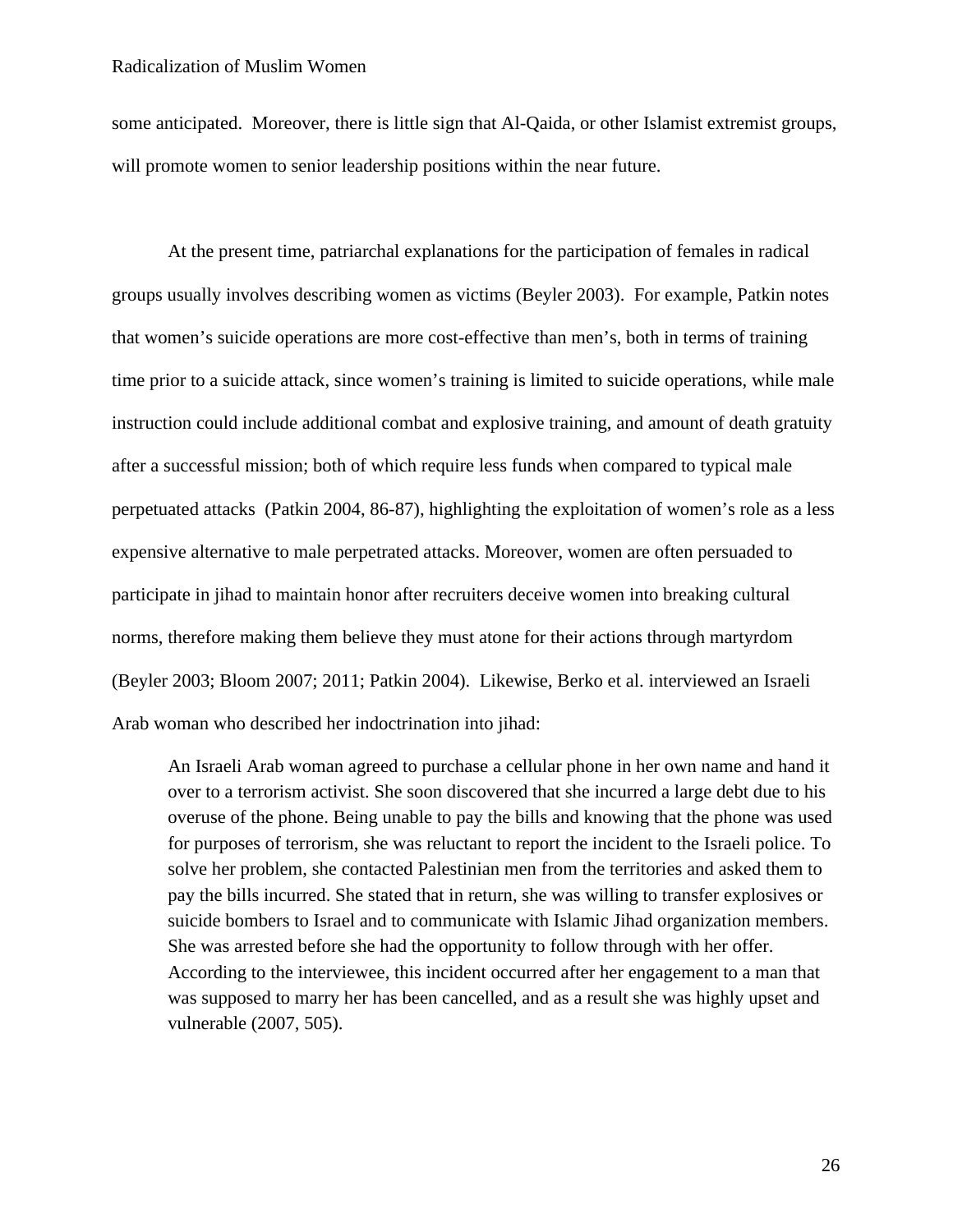On the other hand, a feminist perspective on the radicalization of females paint a picture of empowered women who are the equal of men in the area of violence (Brunner 2005). This paradigm notes that women's roles in terrorism has researched parity with men, a considerable feat given radical Islamic culture where "… women's status as subordinate is fundamental: women are considered unclean, they must be kept hidden and their bodies covered, they must be made subordinate to men" (Patkin 2004, 87). Women's newfound status serves to encourage women to continue their struggle for independence, as noted by Berko et al. in their study:

Many interviewees thought that women's status in Palestinian society has been improving. Some were proud of their efforts to narrow the gender gap in Palestinian society. In the words of one woman, "I see myself as a Palestinian woman fighting for my rights; equality between men and women is the thing I fight about the most." Other women noted that "every woman wants to be strong and do special things on her own, because they always say that women are weak and are incapable of doing things" or "The woman has rights now and she works for herself and succeeds in the Palestinian community." Another woman explained: Whatever a man can do, a woman can also do. [Women can do] things that are very special. For instance, they can raise children and work at the same time (2007, 501).

In addition, some scholars argue that, "In attacking the Israelis, these female suicide bombers are fighting for more than only national liberation; they are fighting for gender liberation as well. For it's true that if women keep joining the ranks of men with explosives, their contribution to the nationalist cause won't be easily forgotten" (Shemin 2002). Likewise, comments such as the ones below give credence to the view that female perpetrated jihad serves to liberate women.

"When a teenage girl straps explosives to her body and blows herself up in a Jerusalem supermarket, you know feminism has arrived, even in places where Germaine Greer is not exactly a household name," says an Australian column writer. "It is a very liberating thing to watch, as a Palestinian woman. It shows how women can be equal to men in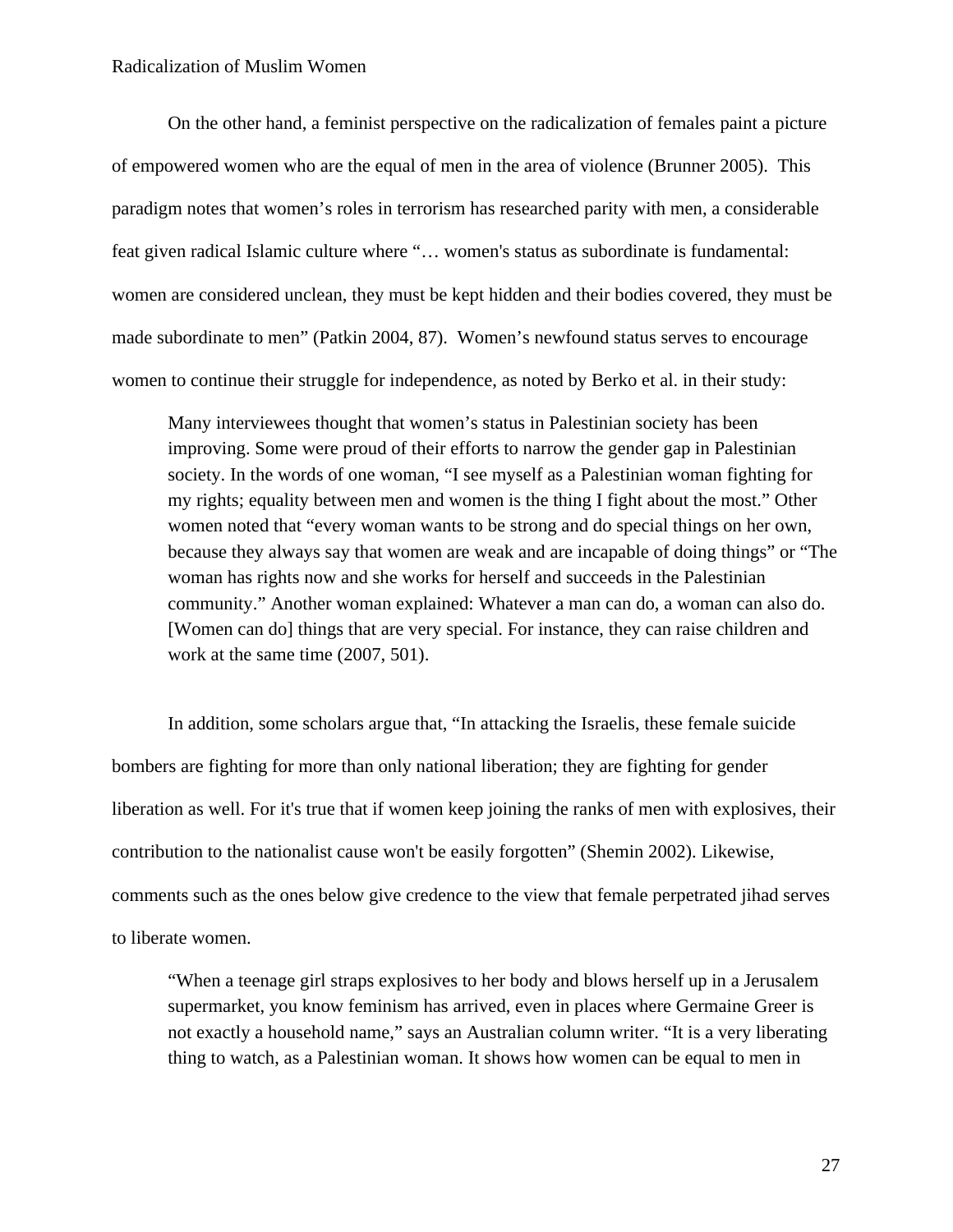every way, even in military resistance," says an expert for gender issues in a UN project in Gaza" (Brunner 2005, 43).

However, the Algerian example demonstrates that women's participation in radical movements does not always equate to an equal, or greater, role in society (Bloom 2007; Brunner 2005; Shemin 2002).

On the bright side, greater female participation online, at least in Saudi Arabia, has expanded public debate about the role of women in society, and about women's rights as a whole, which lead to a declaration by Saudi authorities that women will be allowed to vote and stand in elections in 2015 (Alsharif 2011; Benham 2011; Hofheinz 2005). Perhaps this trend will encourage others in the region to reconsider their policies towards women.

In sum, women's participation with radical groups can generally be explained by two paradigms – patriarchal and/or feminist (Beyler 2003; Jacques and Taylor 2009; Mama 2012; Parashar 2010; Schweitzer 2006). One portrays women as victims, pawns, and cannon fodder for radical Islam, while the other argues that female radicals are fighters for women's rights. While both paradigms offer salient arguments, the complexity of the subject, coupled with lack of generalizable data, suggests that the debate is far from over.

# **Method**

By analyzing literature regarding the radicalization of women via the Internet, in this paper I sought to describe the extent to which women's engagement in predominantly patriarchal radicalism is leveling the playing field and leading to a somewhat more emancipated woman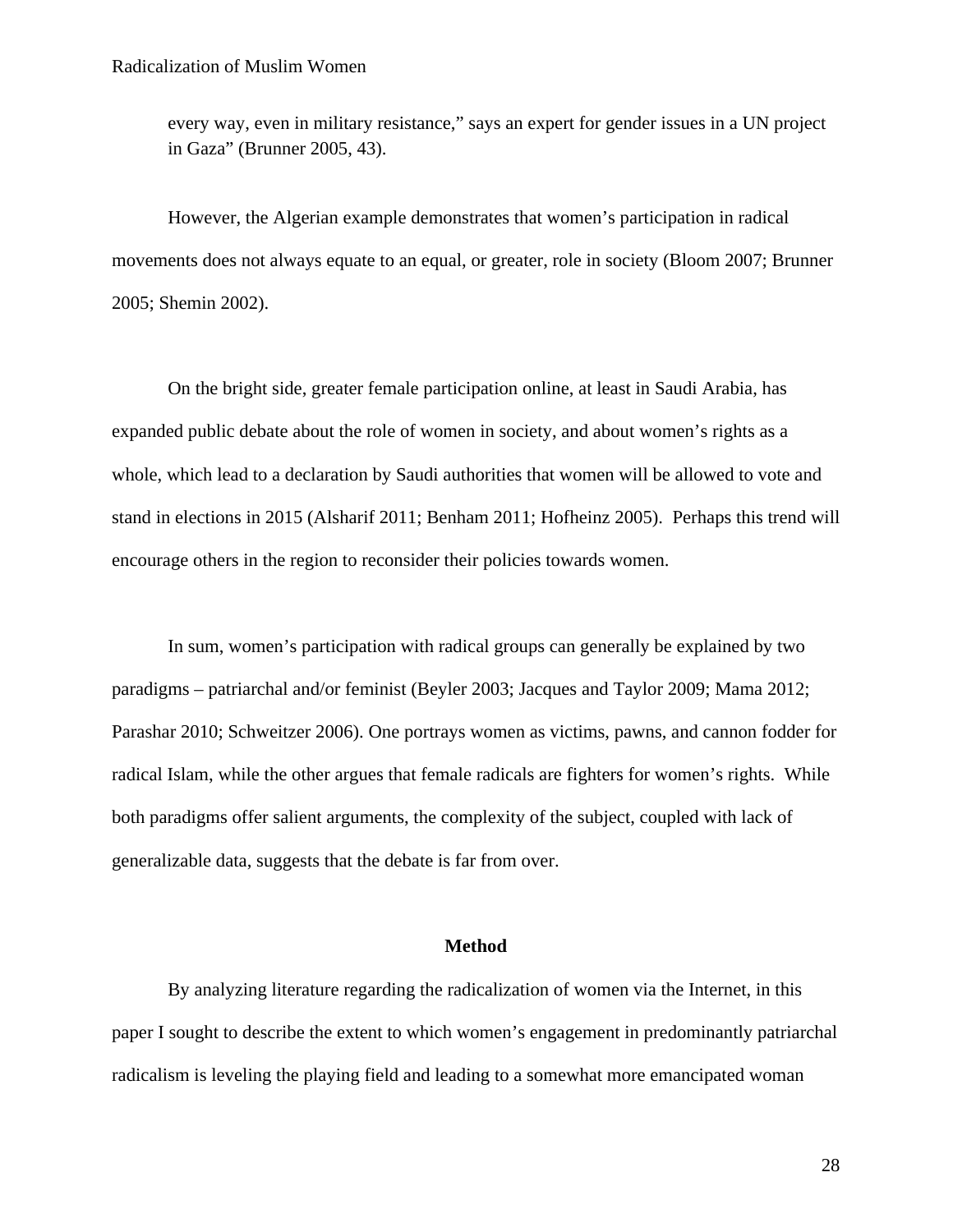among radical groups. This is especially true for Muslim women in traditional societies, where their actions outside the family home are controlled, limiting their interactions with others in person, while on the contrary, the Internet allows these women to interact with strangers without fear of losing personal and familial honor.

Analysis of the radicalization of women through the Internet is primarily confined to secondary sources of data, be it content analysis of radical websites or literature reviews, and while some primary source data does exist, it is limited in scope, tends to be focused on men, and difficult to generalize without having to conduct future research to cover gaps in the knowledge base.

For example, articles note that the increase in the recruitment of women by radical groups might be a strategy to expand a group's war globally (Dienel et al. 2010); list the roles women can play in radical organizations (Dienel et al. 2010; Knop 2008; Noor and Hussain 2009); list the operational advantages females bring to the jihad (Dienel et al. 2010; Knop 2008; Noor and Hussain 2009); identify the location, and number of attacks carried out by women (Dienel et al. 2010; Jacques and Taylor 2012; Knop 2008); and describe the means by which women are radicalized (Dienel et al. 2010; Knop 2008). Furthermore, case studies of Muslim female extremists are limited, and of those available, their online activity is either not noted or fully explored. Unfortunately, the analysis and information provided does not transition from description to explanation. In other words, the authors identify the logic behind Islamist propaganda aimed at women online, but unfortunately the explanation of why said propaganda is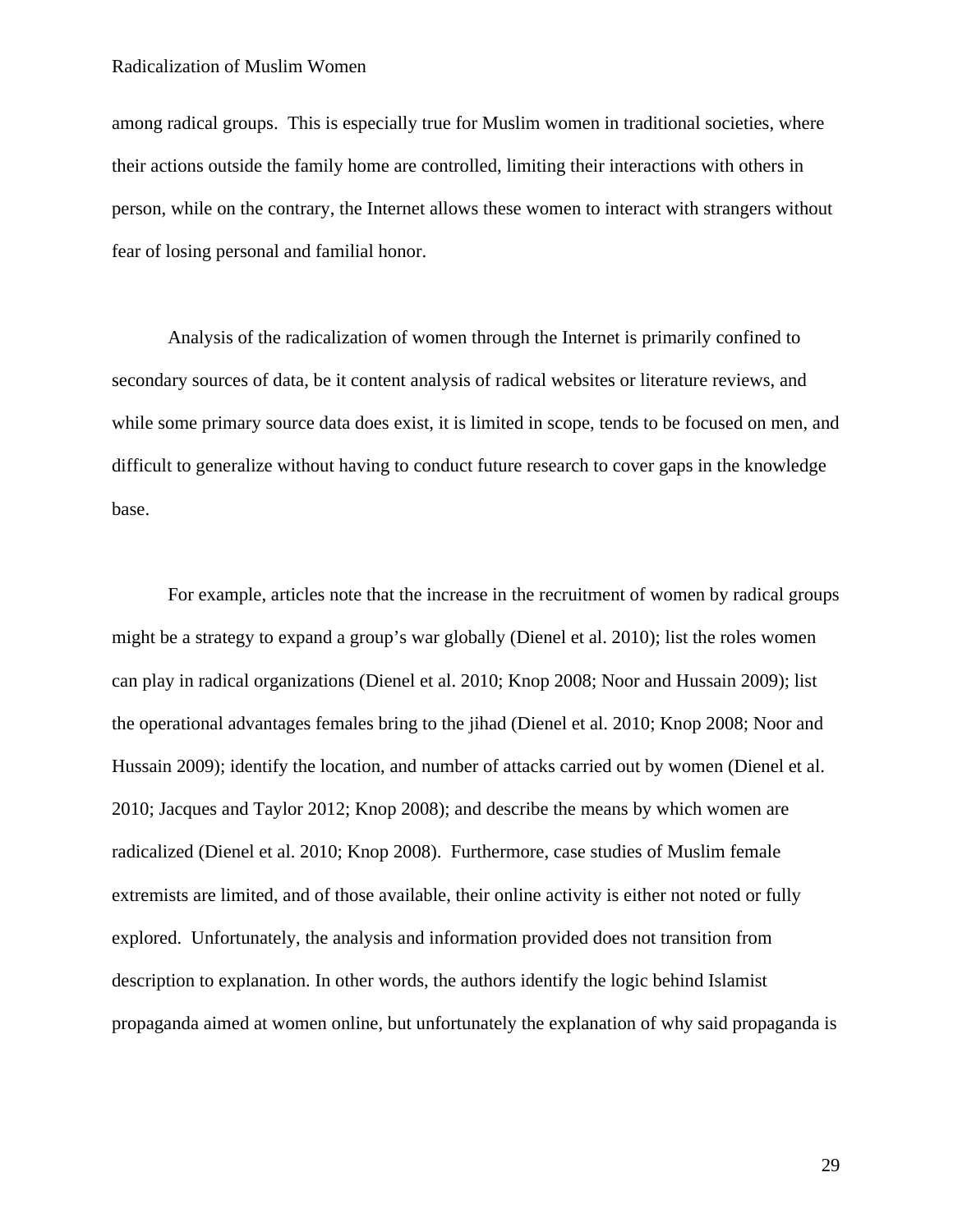effective, and the reason for its effectiveness, is absent. Likewise, literature regarding the emancipation of women is, at best, spotty and inconclusive.

Similarly, primary source information reviewed in this paper that addresses women's radicalization through the Internet tend to focus on venues of radicalization, such as social networks (Bermingham et al. 2009), website and chat rooms (Ducol 2012; Knop 2008), but unfortunately the information is not specific to the Ummah, but rather focuses on Western converts to Islam. Studies addressing Islamist radical websites tend to be unable to discern between male and female users, given that some users disguise their gender online, which is understandable due to the patriarchal nature of traditional Islam (Knop 2008). Moreover, literature specific to Muslim women and their activities online have been conducted in the West, with study subjects that live and study in a Western country (T. N. Walters, Quinn, and Walters 2003). Additionally, studies specific to Muslim women in the Ummah, conducted in a Muslim country, do not tend to focus specifically on the role of the Internet in the radicalization of women, but rather only suggest a connection (Noor and Hussain 2009). However, the limited Internet penetration into many Muslim countries might explain why women's access to the medium is not the primary focus of study.

Analysis of the Internet and the radicalization of Muslim women revealed a reliance on secondary sources and data, coupled with a lack of statistical data, similar, as noted by Silke, to the field of general terrorism research in the 1990s (2001). The combined issues of a shortage of primary sources and limited statistical data raise questions about the reliability of results and conclusions drawn within the available research (Jacques and Taylor 2009). The lack of data is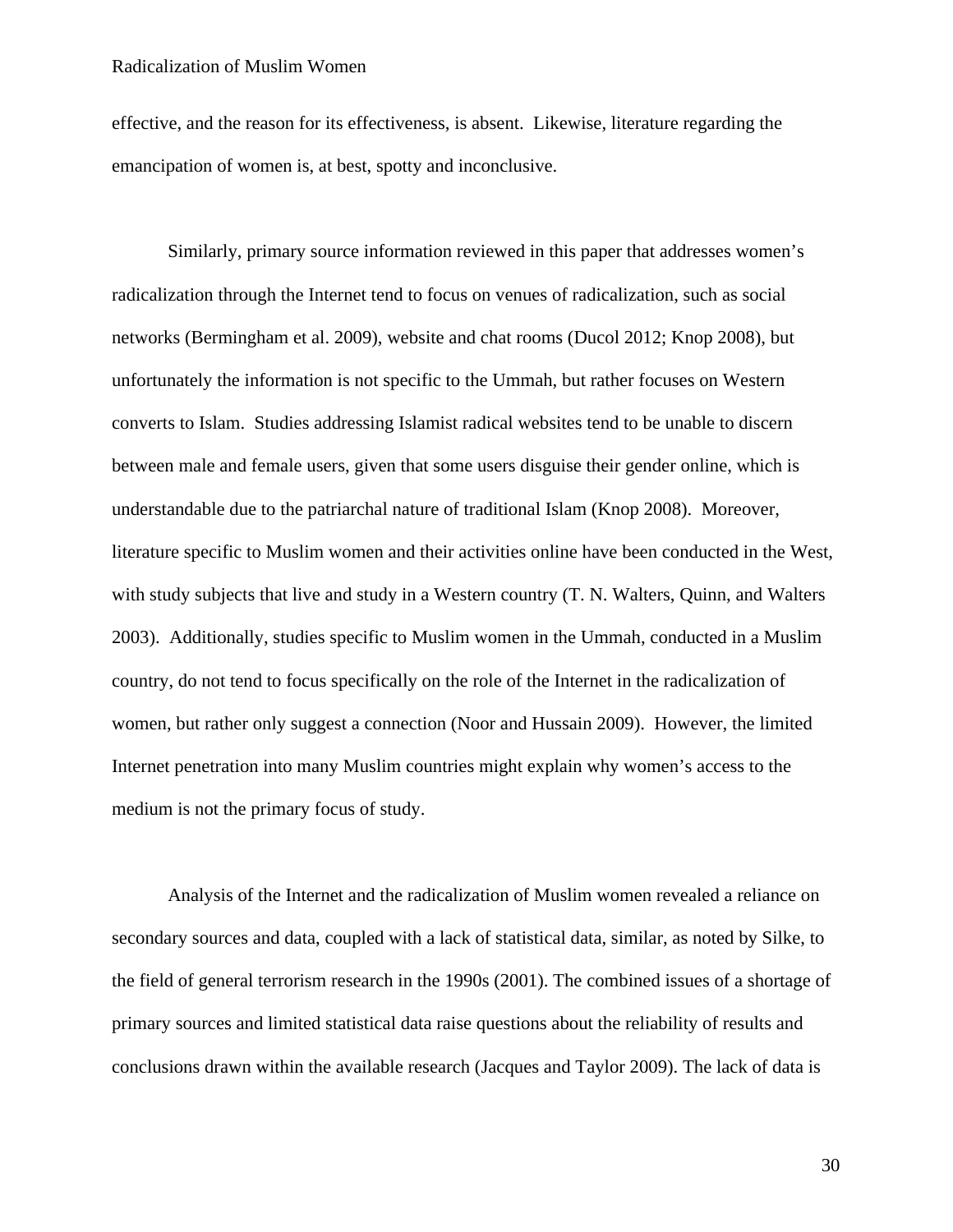of concern because according to Silke, subject areas that fail to make the transition from description to explanation are left with gaps in their knowledge base and an uncertainty over the true causes and factors at work (2001). In other words, in order to fully understand the motivation of Islamic women towards radicalization, one must transition from describing the effects of radicalization to explaining how and why women utilize the Internet to become radicalized, followed by testing of theories to solidify our knowledge of this subject, which is the ultimate goal of my research.

# **Conclusion**

The Internet is leveling the playing field for women to join radical organizations that were previously unavailable or taboo but are now accessible virtually and anonymously, from the comfort of home. Women are increasingly using the Internet for jihadist and other radical activities, and this is especially true for women in traditional Islamic cultures that restrict women's activities outside the home (Cunningham 2003; 2007; Ducol 2012; Lubold 2010; Zedalis 2004). The Internet's ability to spread hate, terror, and other radical ideas and messages, all of which can be transmitted at the speed of light, anonymously, and available on demand appears to be perfectly suited for both recruiters and those seeking a role in radical activities (Wright 2008). With its built-in anonymity and continuous availability  $-24$  hours a day, seven days a week – the Internet is an ideal venue for women in repressive countries to interact with likeminded individuals or organizations without having to sacrifice or tarnish their standing in the community or among their family (Mostarom and Yasin 2010).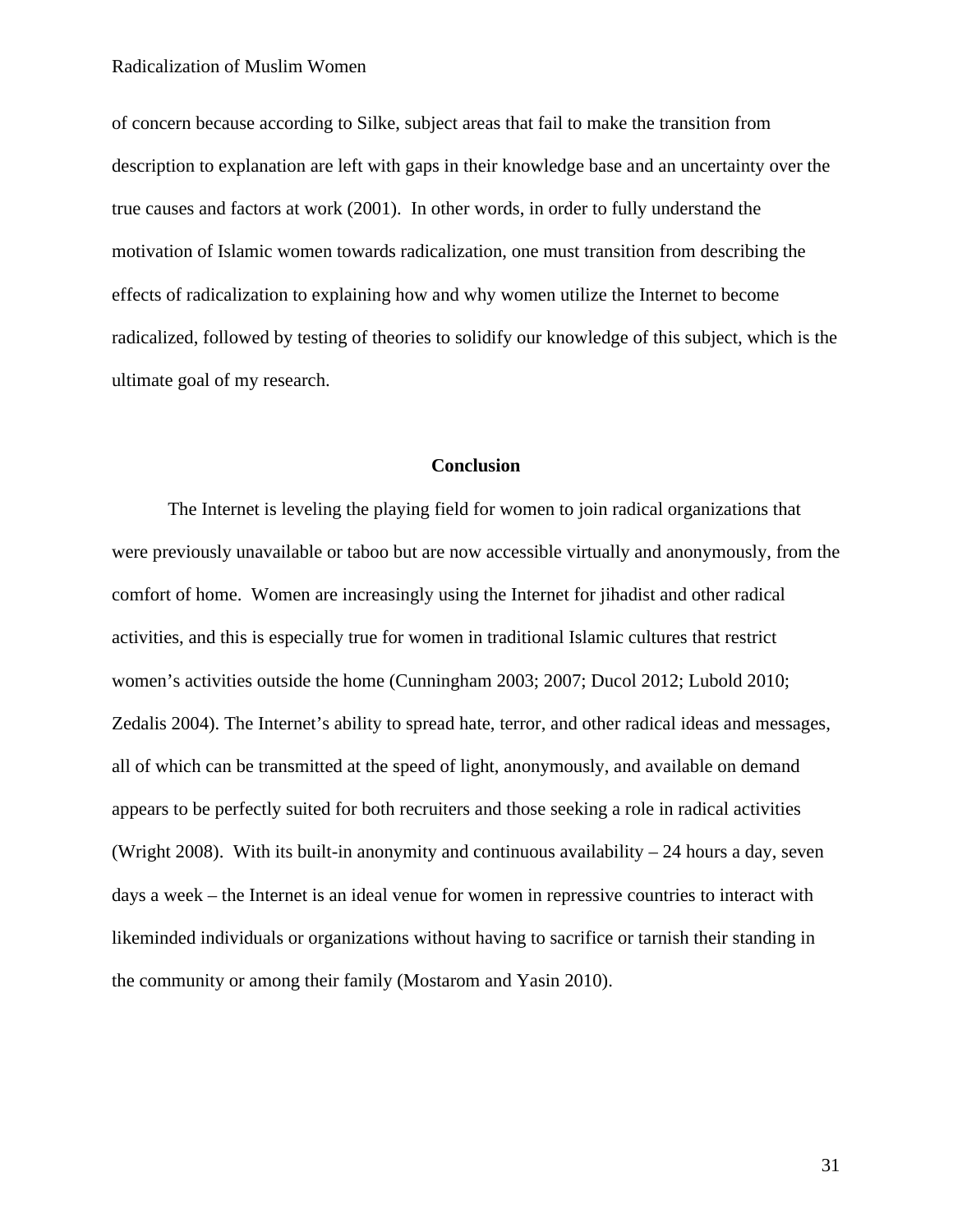Female radicalization is not only a Western phenomena but is a global one (Cunningham 2003; Daly 2009; Jacques and Taylor 2012; Noor and Hussain 2009) and should be monitored and studied in order to better understand, and ultimately prevent, the circumstances by which radicalization occurs. Future research should focus on women's Internet activities in the Middle East, to include sites visited and blogs posted and/or read. Moreover, public policy should be directed at engaging women as a means to prevent, or abate, radical messages that are aimed at recruiting.

The Internet is a tool that can be both constructive and destructive. The Internet allows women to interact with the world, which is important in more restrictive cultures, and helps build social capital through bridging; however the opposite can occur through bonding, the strengthening of bonds between radicals that can lead to the building of the "dark side" of social capital (Putnam 2000). A better understanding of the role the Internet plays in the radicalization of women would make it easier for leaders to prevent, or abate, radical organizations from swelling their numbers with new recruits.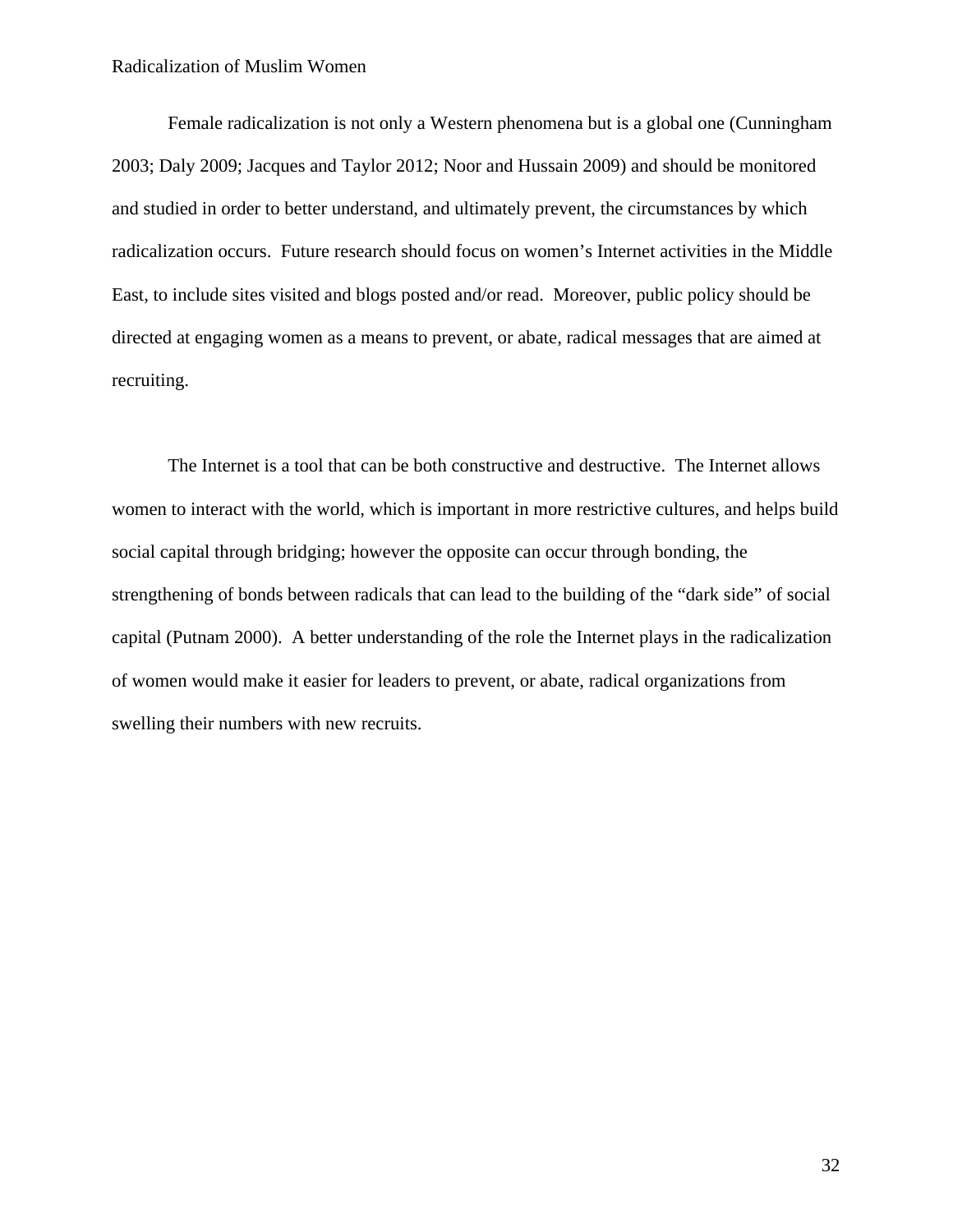# **References**

- Ahmed, Houriya. 2010. "The Growing Threat of Female Suicide Attacks in Western Countries." *CTC Sentinel* 3(7): 14–17.
- Al-Tabaa, Esther. 2013. "Targeting a Female Audience: American Muslim Women's Perceptions of Al-Qaida Propaganda." *Journal of Strategic Security* 6(3Suppl): 10–21.
- Alexa.com. 2014a. *How Popular Is Aljazeera.Net?* Alexa.com. http://www.alexa.com/siteinfo/aljazeera.net.
- Alexa.com. 2014b. *How Popular Is Islammemo.Cc?* Alexa.com. http://www.alexa.com/siteinfo/islammemo.cc.
- Alexander, Dean C, and Robert Ceresero. 2013. "Is the Woman Next Door a Terrorist?." *Security*: 52–56. www.SecurityMagazine.com.
- Alsharif, Asma. 2011. "UPDATE 2-Saudi King Gives Women Right to Vote." *Reuters*: 1–2. http://www.reuters.com/article/2011/09/25/saudi-king-women-idUSL5E7KP0IB20110925.
- Anderson, Sean, and Stephen Sloan. 2009. *Historical Dictionary of Terrorism*. 3rd ed. Lanham, Maryland: Scarecrow Press.
- BBC News. 2013. "Yemeni 'Burns Daughter to Death for Contacting Fiance'." *BBC News*: 1–1. http://www.bbc.co.uk/news/world-middle-east-24638059.
- Benham, Jason. 2011. "No Votes for Women in Saudi Municipal Elections." *Reuters*: 1–1. http://www.reuters.com/article/2011/03/28/us-saudi-elections-idUSTRE72R65E20110328.
- Berko, Anat, and Edna Erez. 2007. "Gender, Palestinian Women, and Terrorism: Women's Liberation or Oppression?." *Studies in Conflict & Terrorism* 30(6): 493–519.
- Bermingham, Adam, Maura Conway, Lisa McInerney, Neil O'Hare, and Alan F Smeaton. 2009. "Combining Social Network Analysis and Sentiment Analysis to Explore the Potential for Online Radicalisation." In Athens, Greece, 1–7. http://dx.doi.org/10.1109/ASONAM.2009.31.
- Beyler, Clara. 2003. "Messengers of Death Female Suicide Bombers." *International Institute for Counter-Terrorism*: 1–12. http://www.ict.org.il/Articles/tabid/66/Articlsid/94/currentpage/20/Default.aspx (February 8, 2014).
- Bin Sālih Al-'Uyayrī, Yūsuf. 2000. *The Role of the Women in Fighting the Enemies*. At-Tibyan Publications.
- Bloom, Mia. 2005. *Dying to Kill*. Columbia University Press.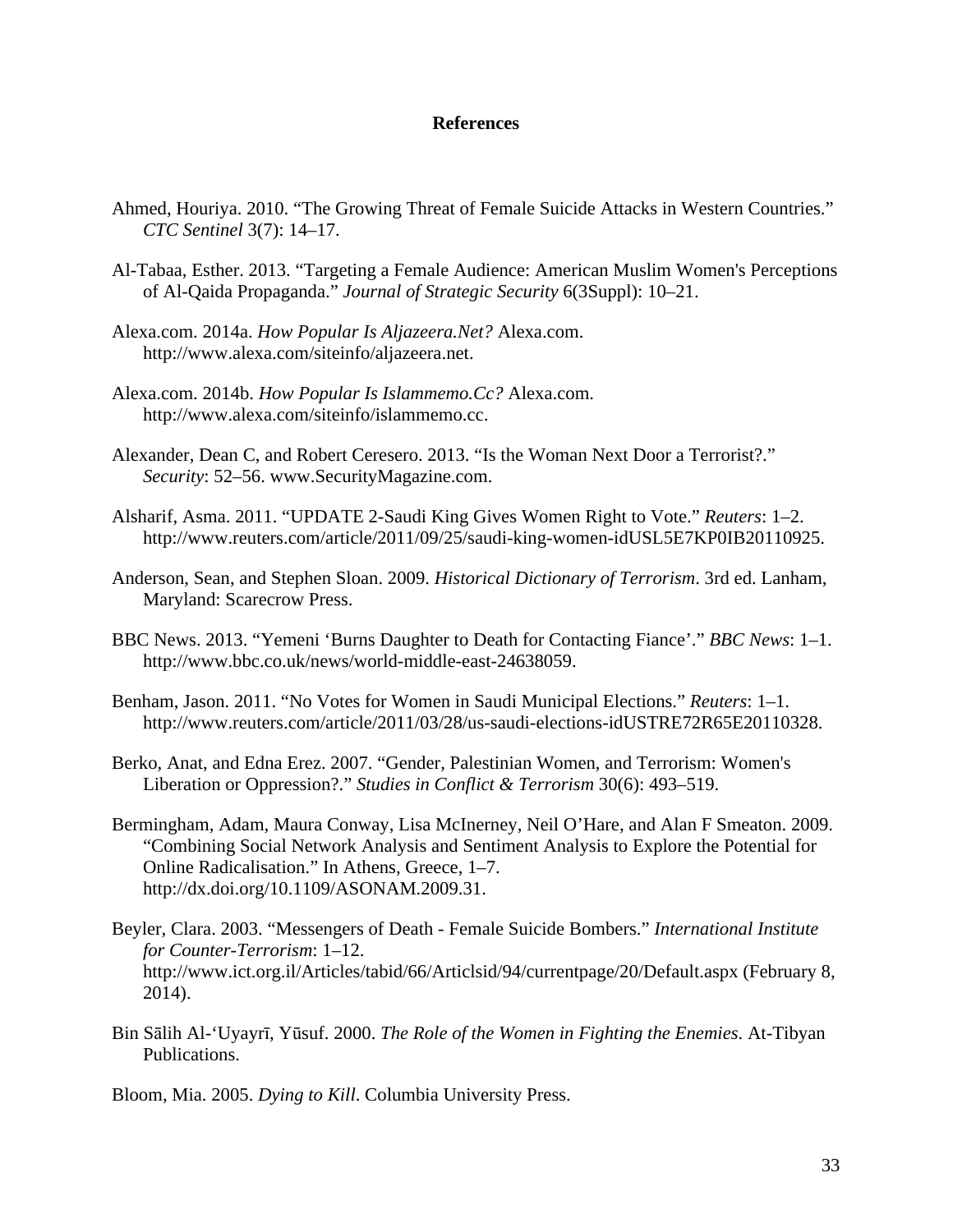Bloom, Mia. 2007. "Female Suicide Bombers: a Global Trend." *Dædalus*: 94–102.

Bloom, Mia. 2011. "Bombshells: Women and Terror." *Gender Issues* 28(1-2): 1–21.

- Briggs, Rachel, ed. 2012. *Discussion Paper*. Institute for Strategic Dialogue. Institute for Strategic Dialogue.
- Brunner, Claudia. 2005. "Female Suicide Bombers Male Suicide Bombing? Looking for Gender in Reporting the Suicide Bombings of the Israeli-Palestinian Conflict." *Global Society* 19(1): 29–48.
- Bryan-Low, Cassell, and Alistair MacDonald. 2010. "Awlaki Role Seen in U.K. Stabbing." *The Wall Street Journal*: 1–3. http://online.wsj.com/article/SB10001424052748704462704575590123031894554.html.
- Chesler, Phyllis. 2010. "Worldwide Trends in Honor Killings." *Middle East Quarterly* 17(2): 3– 11.
- Cunningham, Karla J. 2003. "Cross-Regional Trends in Female Terrorism." *Studies in Conflict & Terrorism* 26(3): 171–95.
- Cunningham, Karla J. 2007. "Countering Female Terrorism." *Studies in Conflict & Terrorism* 30(2): 113–29.
- Daly, S A. 2009. "Women as Terrorists: Mothers, Recruiters, and Martyrs."
- Dienel, Hans-Liudger, Y Sharan, Christian Rapp, and Niv Ahituv. 2010. *Terrorism and the Internet*. IOS Press.
- Ducol, Benjamin. 2012. "Uncovering the French-Speaking Jihadisphere: an Exploratory Analysis." *Media, War & Conflict* 5(1): 51–70.
- Expatica.com. 2006. "Germans Thwart Potential Suicide Attacker." *Expatica.com*: 1–1. http://www.expatica.com/de/news/local\_news/germans-thwart-potential-suicide-attacker-30501.html.

Hoffman, Bruce. 2006. *Inside Terrorism*. Columbia University Press.

- Hoffman, Bruce, William Rosenau, Andrew Curiel, and Doron Zimmermann. 2007. *The Radicalization of Diasporas and Terrorism*. Santa Monica, CA: RAND Corporation. http://www.rand.org.
- Hofheinz, Albrecht. 2005. "The Internet in the Arab World: Playground for Political Liberalization." *Uluslararasi Iliskiler-International Relations*: 78–96.
- Hurdle, Jon. 2014. "10 Years for Plot to Murder Cartoonist." *The New York Times*: A14. http://nyti.ms/1dWC73G.

Institute for Strategic Dialogue. 2011. Institute for Strategic Dialogue *Radicalisation: the Role of*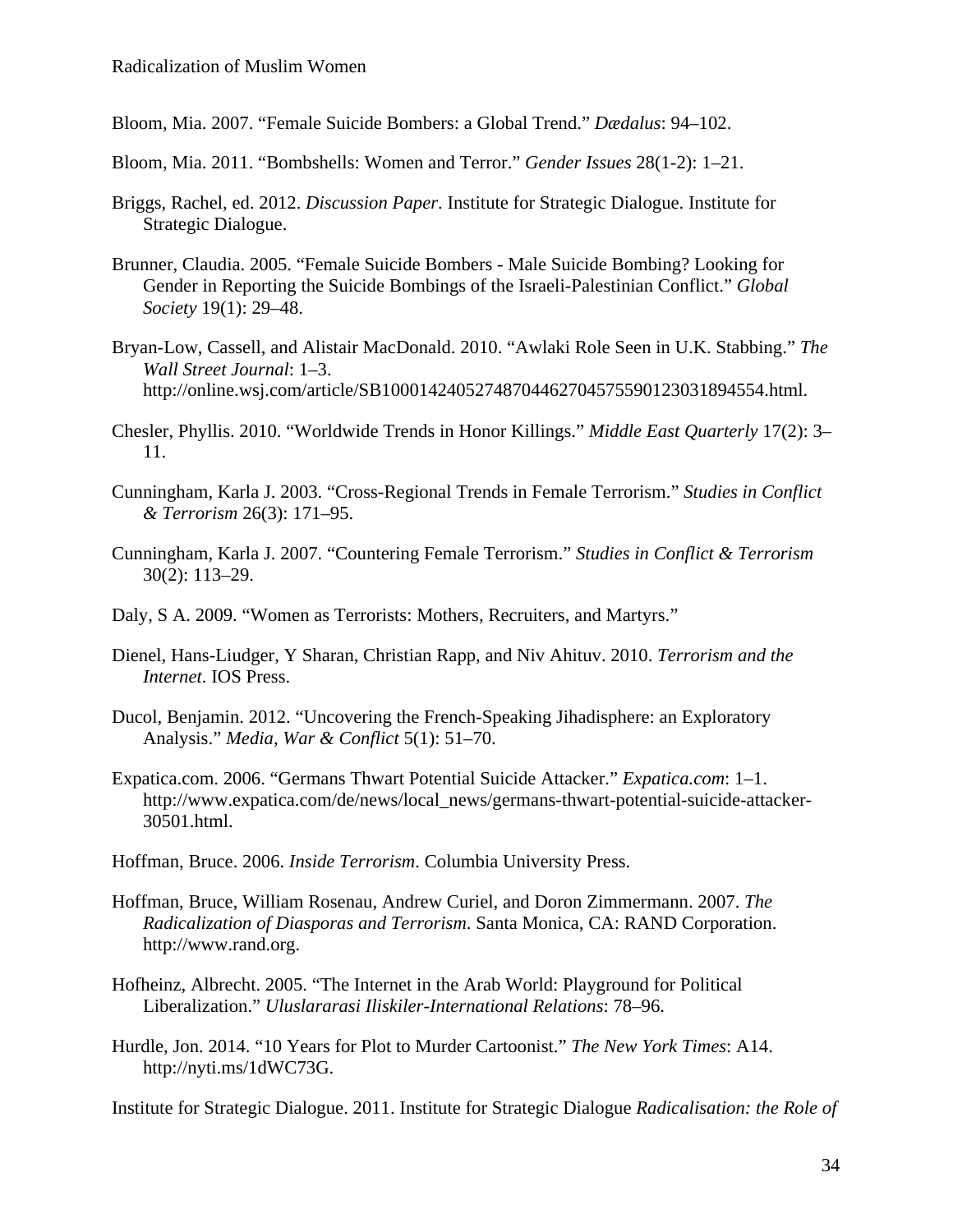*the Internet*. Institute for Strategic Dialogue. Institute for Strategic Dialogue. http://www.strategicdialogue.org.

- Jacques, Karen, and Paul J Taylor. 2009. "Female Terrorism: a Review." *Terrorism and POlitical Violence* 21(3): 499–515. http://www.tandfonline.com/doi/abs/10.1080/09546550902984042.
- Jacques, Karen, and Paul J Taylor. 2012. "Myths and Realities of Female-Perpetrated Terrorism." *Law and Human Behavior*.
- Katharina Von Knop. 2007. "The Female Jihad: Al Qaeda's Women." *Studies in Conflict & Terrorism* 30(5): 397–414.
- Knight, A. 1979. "Female Terrorists in the Russian Socialist Revolutionary Party." *Russian Review* 38(2): 139–59.
- Knop, Von, Katharina. 2008. "The Multifaceted Roles of Women Inside Al-Qaeda." *Journal of National Defense Studies* (6): 139–62.
- Last, Mark, and Abraham Kandel. 2005. 65 *Fighting Terror in Cyberspace (Series in Machine Perception & Artifical Intelligence) (Series in Machine Perception & Artifical Intelligence)*. World Scientific Publishing Co., Inc.
- Lubold, Gordon. 2010. "Internet Aids Terrorist Recruiting, Radicalization, Pentagon Says." *The Christian Science Monitor*: 1–3. http://www.csmonitor.com/USA/Military/2010/0310/Internet-aids-terrorist-recruitingradicalization-Pentagon-says.
- Mama, Amina. 2012. "Beyond Survival: Militarism, Equity and Women's Security." *International Institute of Social Studies*: 29–46.
- Millar, James R. 2003. *Encyclopedia of Russian History*. Macmillan Reference USA.
- Mostarom, Tuty Raihanah. 2009. *Al Qaeda's Female Jihadists: the Islamist Ideological View*. S. Rajaratnam School of International Studies. S. Rajaratnam School of International Studies.
- Mostarom, Tuty Raihanah, and Nur Azlin Mohamed Yasin. 2010. *The Internet: Avenue for Women Jihadi "Participation."* S. Rajaratnam School of International Studies.
- Noor, Saba, and Daniela Hussain. 2009. *Women Radicalization: an Empirical Study*. Pak Institute for Peace Studies. http://san-pips.com/download.php?f=132.pdf.
- Office of the Director of National Intelligence. 2006. *National Intelligence Estimate*. 2006 ed. Office of the Director of National Intelligence. http://www.governmentattic.org/5docs/NIE-2006-02R.pdf.
- Parashar, Swati. 2010. "The Sacred and the Sacrilegious: Exploring Women's 'Politics' and 'Agency' in Radical Religious Movements in South Asia." *Totalitarian Movements and*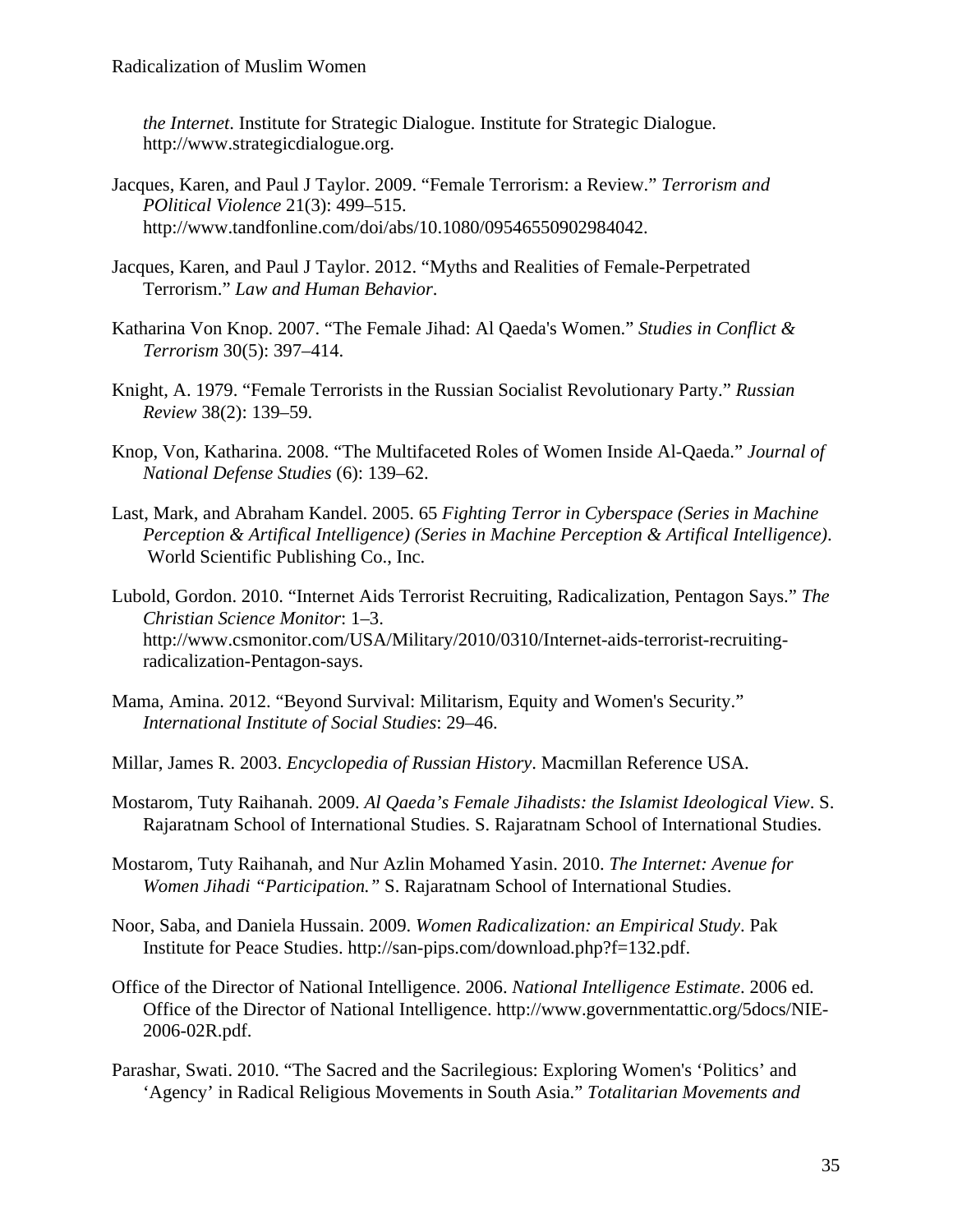*Political Religions* 11(3-4): 435–55.

- Patkin, Terri Toles. 2004. "Explosive Baggage: Female Palestinian Suicide Bombers and the Rhetoric of Emotion." *Women and Language* 27(2): 79–89.
- Perliger, Arie, and Leonard Weinberg. 2003. "Jewish Self-Defence and Terrorist Groups Prior to the Establishment of the State of ISRAEL: Roots and Traditions." *Totalitarian Movements and Political Religions* 4(3): 91–118.
- Putnam, Robert. 2000. New York *Bowling Alone: the Collapse and Revival of American Community*. Simon & Schuster.
- Regan, Tom. 2002. "The Pew Internet and American Life Project." *The Christian Science Monitor*: 1–3. http://www.csmonitor.com/layout/set/print/2002/0621/p25s02-stin.html.
- Schweitzer, Edited by Yoram. 2006. *Female Suicide Bombers: Dying for Equality?* Tel Aviv: Institute for National Security Studies (INSS), Tel Aviv, Israel. http://www.isn.ethz.ch/Digital-Library/Publications/Detail/?lng=en&id=91112.
- Sciolino, Elaine, and Souad Mekhennet. 2008. "Al Qaeda Warrior Uses Internet to Rally Women." *The New York Times*: 1–6.
- Shemin, Stephanie. 2002. "Wrongheadedness of Female Suicide Bombers." *Chicago Tribune*: 1– 3. http://articles.chicagotribune.com/2002-06-18/news/0206180023\_1\_female-suicidesuicide-bombers-palestinian-state.
- Silke, Andrew. 2001. "The Devil You Know: Continuing Problems with Research on Terrorism." *Terrorism and POlitical Violence* 13(4): 1–14.
- Sims, Christopher J. 2011. "Black Widows and Internet Videos." In, 1–21.
- Somaiya, Ravi, and Miguel Helft. 2010. "U.S. Islamic Web Site Is Taken Down." *The New York Times*: 1–2.
- The Associated Press. 2010. "Britain: Student Found Guilty of Trying to Kill Lawmaker." *The New York Times*: 1–1.
- The Washington Times. 2004. "Islamist Women Use Web for War with Infidels." *The Washington Times*: 1–2.
- Walters, T N, S Quinn, and L M Walters. 2003. "Gen Zeds: Arab Women Speaking with 'Still Small Voices'." *Ecquid Novi: African Journalism Studies* 24(2): 181–94.
- Weimann, Gabriel. 2004. United States Institute of Peace *Www.Terror.Net: How Modern Terrorism Uses the Internet*. Washington, DC. www.usip.org.
- Weimann, Gabriel. 2008. "WWW.AL-QAEDA: the Reliance of Al-Qaeda on the Internet." *Responses to Cyber Terrorism*: 61–69.